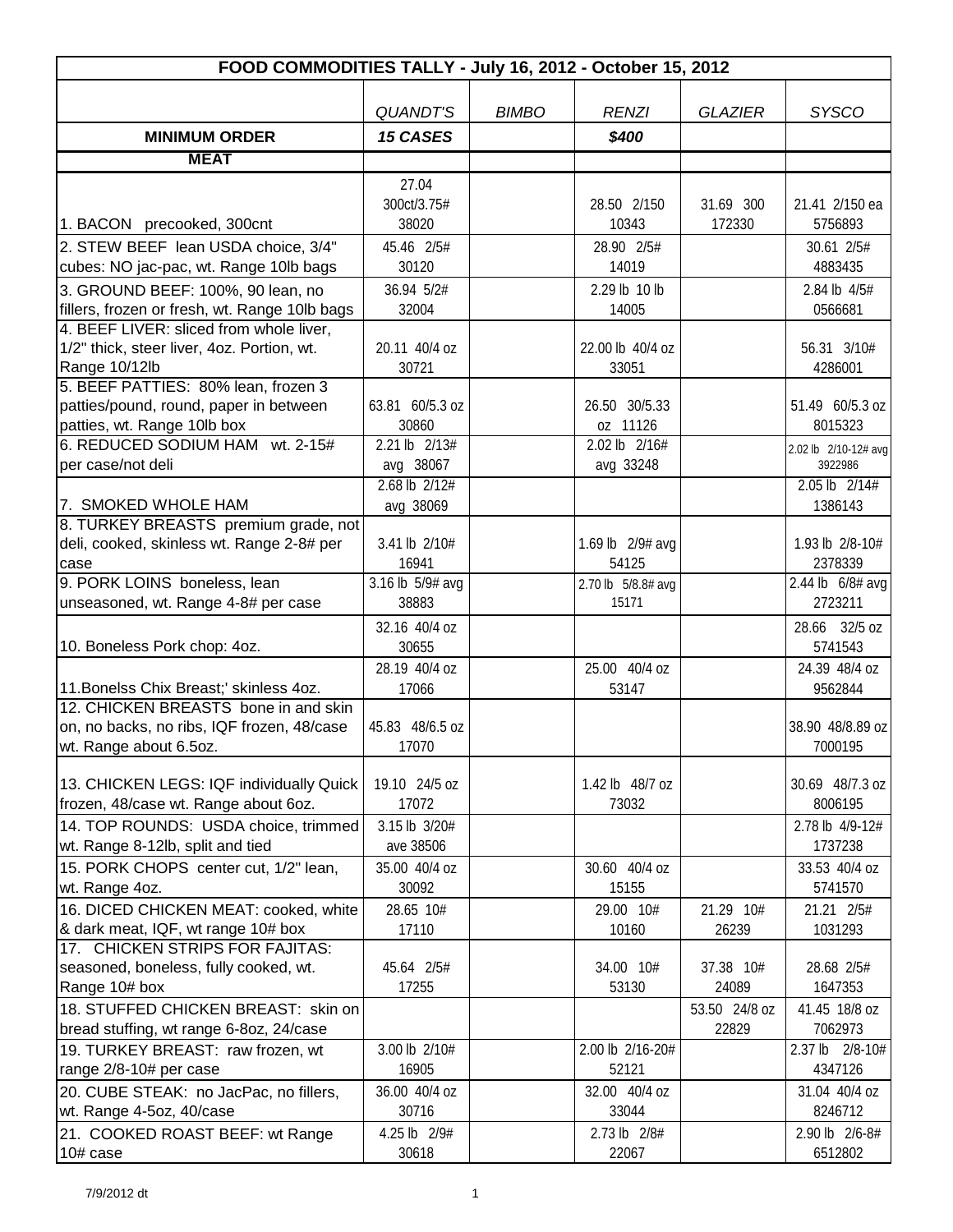|                                                             | <b>QUANDT'S</b>        | <b>BIMBO</b> | <b>RENZI</b>           | <b>GLAZIER</b>        | <b>SYSCO</b>              |
|-------------------------------------------------------------|------------------------|--------------|------------------------|-----------------------|---------------------------|
| 22. SALISBURY STEAK: wt. 4oz, 10#<br>case/JakPac acceptable | 54.60 84/4 oz<br>30735 |              | 21.40 40/4 oz<br>11109 | 25.00 40/4 oz<br>1411 | 43.60 120/4 oz<br>2334480 |
|                                                             | 33.67 2/6#             |              |                        |                       | 21.85 2/5#                |
| 23. ITALIAN SAUSAGE LINKS: wt. 4oz.                         | 38771                  |              |                        |                       | 1968130                   |
| 24. PORK BREAKFAST SAUSAGE                                  | 24.11 160/1 oz         |              |                        |                       | 18.79 1/10 #              |
| LINKS, cooked 1oz.                                          | 30449                  |              |                        |                       | 1488493                   |
|                                                             | 25.09 2/5#             |              |                        | 26.55 24/6 oz         | 36.78 48/6 oz             |
| 25. BONELESS CHICKEN BREAST                                 | 17067                  |              |                        | 793901                | 9562885                   |
|                                                             | 42.69 36/4 oz          |              |                        |                       | 38.18 36/4 oz             |
| 26. CHICKEN CORDON BLEU                                     | 17229                  |              |                        |                       | 1624329                   |
| 27. PRECOOKED SLICED MEATLOAF                               | 39.50 75/3.2 oz        |              |                        |                       | 45.75 76/3.15 oz          |
| <b>DELUXE</b>                                               | 30709                  |              |                        |                       | 2138121                   |
|                                                             | 1.30 lb 2/10#          |              |                        |                       | 12.08 4/5#                |
| 28. GROUND TURKEY                                           | 17033                  |              |                        |                       | 7268279                   |
| <b>FROZEN MEAT</b>                                          |                        |              |                        |                       |                           |
| 1. PORK BBQ RIBETTES: cooked,                               | 47.17 75/3.2 oz        |              | 30.40 60/3.2 oz        | 30.38 53/3 oz         | 26.08 53/3 oz             |
| 100/case                                                    | 30711                  |              | 33023                  | 44530                 | 7154263                   |
| 2. BREADED VEAL PATTY with CHEESE:                          |                        |              | 27.50 40/4 oz          |                       | 34.76 40/4.5 oz           |
| 40/case                                                     |                        |              | 33041                  |                       | 1899848                   |
| 3. STUFFED PEPPERS W/SAUCE:                                 | 63.32 4/63 oz          |              |                        |                       | 46.49 4/5 lb              |
| 48/case                                                     | 14463                  |              |                        |                       | 2517001                   |
| 4. STUFFED CABBAGE W/SAUCE:                                 | 77.84 4/12 ct          |              |                        |                       | 59.58 4/5.7 #             |
| 48/case                                                     | 14460                  |              |                        |                       | 8156978                   |
| 5. BREADED FISH: uncooked 32/cse                            | 41.81 32/5oz           |              | 33.00 46/3.6 oz        |                       | 38.01 10#                 |
| comparable to Pier 17                                       | 19395                  |              | 10331                  |                       | 2431468                   |
|                                                             | 46.35 40/4 oz          |              | 23.00 53/3 oz          |                       | 44.56 30 lb               |
| 6. BREADED FISH COOKED 48/CASE                              | 19440                  |              | 42082                  |                       | 8945061                   |
|                                                             | 31.67 40/4 oz          |              |                        |                       |                           |
| 7. UNBREADED VEAL PATTY: 40Z.                               | 30717                  |              |                        |                       |                           |
|                                                             | 32.93 60/2.7 oz        |              | 24.25 60/2.7 oz        | 30.98 105/2.67        | 24.42 60/2.75 oz          |
| 8. FROZEN MANICOTTI: 60/case 3oz.                           | 16077                  |              | 35243                  | oz 19020              | 1042878                   |
| 9. FROZEN STUFFED SHELLS: 2oz.,                             | 38.42 96/2 oz          |              | 36.79 120/1.75         | 32.25 108/2.67        | 34.71 160/2 oz            |
| 120/case                                                    | 16079                  |              | oz 35249               | ox 19021              | 0082131                   |
|                                                             | 26.11 10#              |              | 24.00 10#              | 35.95 10#             | 40.26 25#                 |
| 10. PEPPERONI: sliced, 10# case                             | 29942                  |              | 21035                  | 02563                 | 1752062                   |
|                                                             | 22.78 2/5#             |              | 20.50 2/5#             |                       | 17.09 2/5#                |
| 11. ITALIAN SAUSAGE CUBES: cooked                           | 29938                  |              | 32081                  |                       | 8131443                   |
| 12. BREADED CHICKEN PATTY: 30Z.,                            | 29.69 60/3.53 oz       |              | 11.20 52/3.1 oz        |                       | 11.23 52/3.1 oz           |
| oven ready, white meat                                      | 17138                  |              | 55057                  |                       | 6482749                   |
|                                                             | 26.25 2/5#             |              |                        |                       | 55.29 40#                 |
| 13. ITALIAN MEATBALLS: 10# BOX                              | 29941                  |              |                        |                       | 4288577                   |
|                                                             | 24.21 2/5#             |              |                        |                       | 22.40 10#                 |
| 14. CUBED PORK                                              | 30549                  |              |                        |                       | 1534262                   |
|                                                             | 36.35 10#              |              |                        |                       | 38.25 10#                 |
| 15. PULLED TURKEY                                           | 17017                  |              |                        |                       | 7497217                   |
|                                                             | 15.76 10#              |              |                        |                       | 12.02 10#                 |
| 16. HOT DOGS                                                | 30500                  |              |                        |                       | 1073485                   |
|                                                             | 3.92 lb 30# avg        |              |                        |                       |                           |
| 17. BABY BACK RIBS                                          | 38189                  |              |                        |                       |                           |
|                                                             | 32.11 107/1.5 oz       |              |                        |                       | 22.33 160/1 oz            |
| 18. BREAKFAST TURKEY SAUSAGE                                | 30505                  |              |                        |                       | 5393236                   |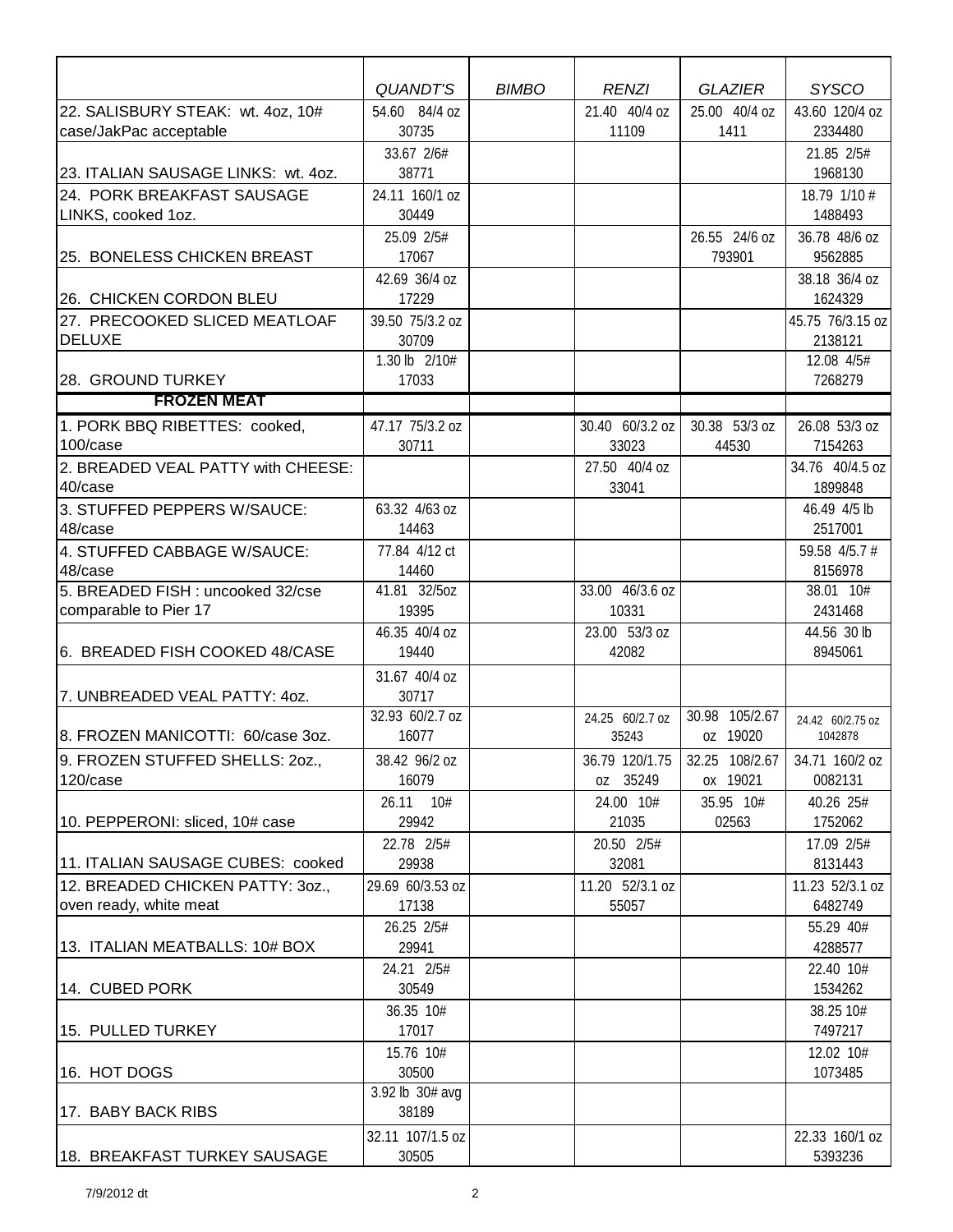|                                          | QUANDT'S                    | <b>BIMBO</b> | <b>RENZI</b>              | <b>GLAZIER</b>          | <b>SYSCO</b>                          |
|------------------------------------------|-----------------------------|--------------|---------------------------|-------------------------|---------------------------------------|
|                                          | 38.39 40/4 oz               |              |                           |                         | 85.40 4/10#                           |
| 19. UNBREADED FISH FILLETS 4 oz          | 19450                       |              |                           |                         | 8085698                               |
|                                          | 26.91 160/1 oz              |              |                           |                         | 19.11 10#                             |
| 20. BREAKFAST SAUSAGE PATTIES            | 30489                       |              |                           |                         | 7131907                               |
|                                          | 20.56 160/1 oz              |              |                           |                         | 21.20 10#                             |
| 21. FISH NUGGETS 1 oz                    | 19403                       |              |                           |                         | 7828510                               |
| 22. POLLOCK POTATO CRUNCH<br>NUGGET 1 oz |                             |              |                           |                         |                                       |
|                                          | 14.31 6/5#                  |              |                           |                         | 15.26 6/5#                            |
| 23. TATOR TOT 1 oz                       | 12155                       |              |                           |                         | 0013553                               |
|                                          | 21.98 6/35#                 |              |                           |                         | 14.82 6/3.5#                          |
| 24. HASHBROWN 2.25 oz                    | 12227                       |              |                           |                         | 0393678                               |
|                                          | 13.18 12/12                 |              |                           |                         | 8.27 144/1.20Z                        |
| 25. PANCAKES - BUTTERMILK 1.2 oz         | 13270                       |              |                           |                         | 0669200                               |
| <b>FISH</b>                              |                             |              |                           |                         |                                       |
|                                          | 55.74 6/66.5 oz             |              |                           |                         | 63.25 $6/66.5$ oz   58.96 $6/66.5$ oz |
| 1. TUNA FISH: 4# can                     | 3099                        |              |                           | 16003                   | 2742831                               |
| 2. TUNA FISH: 12 oz can                  | 30.92 24/12 oz<br>3092      |              | 75.95 24/12.5 oz<br>43133 | 60.46 24/12.25<br>01164 | 47.62 24/12 oz<br>8524357             |
|                                          |                             |              |                           |                         |                                       |
| <b>EGGS</b>                              |                             |              |                           |                         |                                       |
|                                          | 18.89 10#                   |              | 46.95 25#                 | 35.69 20#               | 22.59 2/10#                           |
| 1. PEELED HARD COOKED: 20#               | 38294                       |              | 28108                     | 20123                   | 5826500                               |
| 2. PASTEURIZED EGGS: 15/2#               | 44.67 15/2#<br>38300 liquid |              | 31.95 15/2#<br>27022      | 36.49 15/2#<br>81350    | 31.37 15/2#<br>6580932                |
|                                          | 33.38 200/1 oz              |              |                           |                         | 28.31 200/1 oz                        |
| 3. EGG PATTIES - frozen                  | 10078                       |              |                           |                         | 9546797                               |
| <b>PASTA</b>                             |                             |              |                           |                         |                                       |
|                                          | 16.03 10/2#                 |              | 13.50 20#                 | 19.55 2/10#             | 11.36 20#                             |
| 1. SPAGHETTI                             | 6746                        |              | 84072                     | 93663                   | 8836647                               |
|                                          | 16.03 10/2#                 |              | 13.50 20#                 | 18.90 2/10#             | 12.65 20#                             |
| 2. ELBOW MACARONI                        | 6747                        |              | 84073                     | 41558                   | 8644375                               |
|                                          | 24.60 2/10#                 |              | 13.50 20#                 | 17.72 2/10#             | 12.65 20#                             |
| 3. ZITI                                  | 6720                        |              | 84074                     | 55972                   | 0819439                               |
|                                          | 29.07 2/10#                 |              | 13.50 10#                 | 18.20 2/10#             | 20.11 2/10#                           |
| 4. SPIRALS: tricolored                   | 6896                        |              | 84096                     | 61825                   | 4862819                               |
|                                          |                             |              | 11.70 25#                 |                         | 11.40 25#                             |
| 5. RICE: par boil                        | 14.09 25# 4987              |              | 66014                     |                         | 7905441                               |
|                                          | 19.57 12/1#                 |              | 14.59 12/1#               |                         | 12.63 10#                             |
| 6. LASAGNA NOODLES                       | 6722<br>10.98 10/1#         |              | 76879                     |                         | 4933164<br>8.11 10#                   |
| 7. EGG NOODLES                           | 6739                        |              | 9.10 10# 84082            |                         | 0469104                               |
|                                          | 20.66 300/.65 oz            |              |                           |                         | 12.55 220/.58 oz                      |
| 8. FROZEN RAVIOLI                        | 16095                       |              |                           |                         | 1314822                               |
| <b>BAKING PRODUCTS</b>                   |                             |              |                           |                         |                                       |
|                                          | 17.56 2/25#                 |              | 7.00 25#                  | 20.15 2/25#             | 15.48 2/25#                           |
| 1. FLOUR                                 | 6539                        |              | 10881                     | 1902                    | 8379270                               |
|                                          | 29.35 50#                   |              | 30.50 50#                 | 38.19 50#               | 34.71 50#                             |
| 2. SUGAR, GRANULATED                     | 4610                        |              | 68395                     | 0013                    | 4782694                               |
|                                          | 34.16 50#                   |              | 35.30 50#                 | 28.78 24/1#             | 35.83 50#                             |
| 3. SUGAR, CONFECTIONERY                  | 4608                        |              | 67007                     | 5100                    | 1854918                               |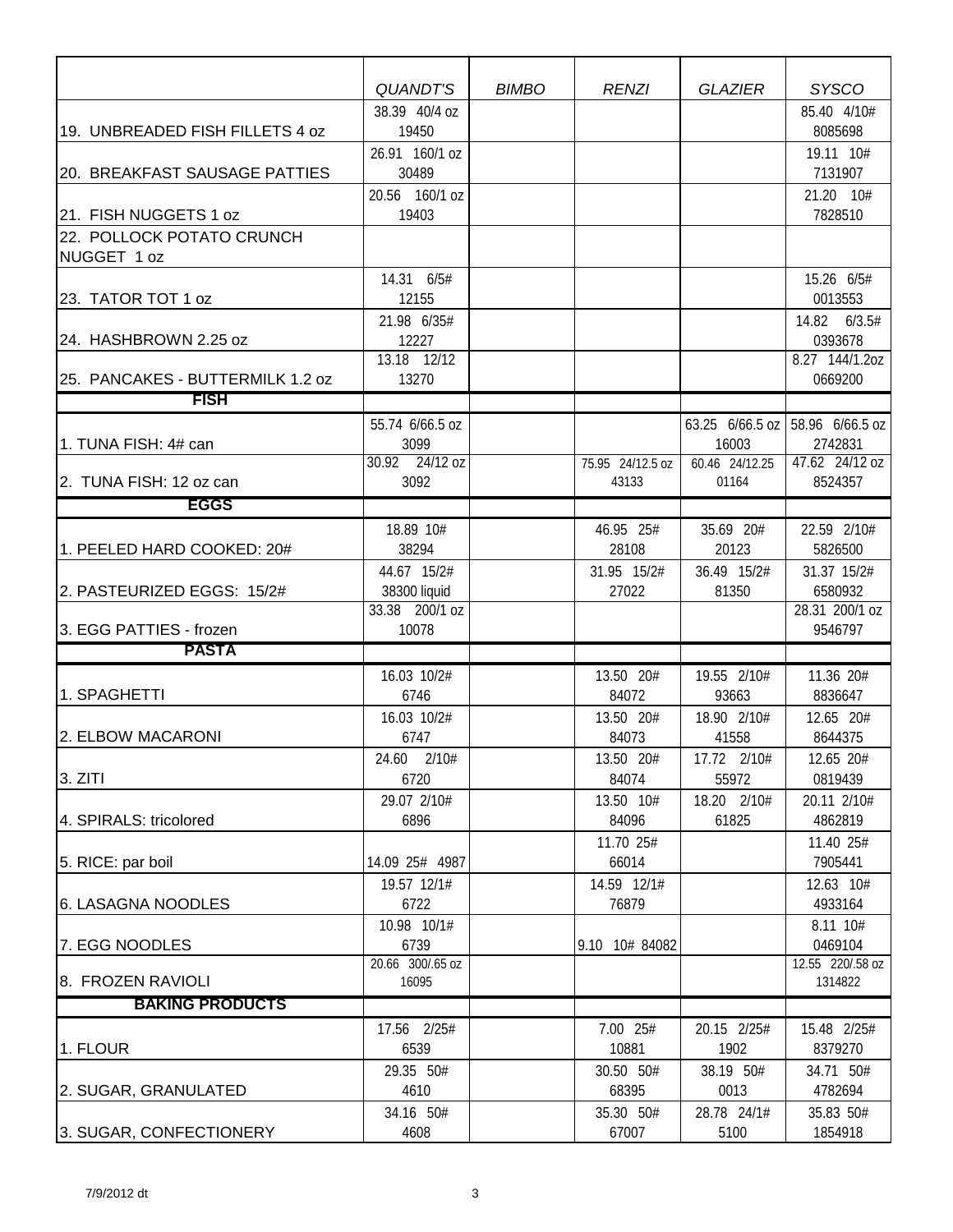|                                 | <b>QUANDT'S</b>                  | <b>BIMBO</b> | <b>RENZI</b>            | <b>GLAZIER</b>       | <b>SYSCO</b>                |
|---------------------------------|----------------------------------|--------------|-------------------------|----------------------|-----------------------------|
|                                 | 34.28 50#                        |              | 36.95 50#               |                      | 39.76 50#                   |
| 4. SUGAR, BROWN                 | 4603                             |              | 67009                   |                      | 1854926                     |
| 5. SHORTENING                   | 40.62 50#<br>7200                |              | 39.00 50#<br>77002      |                      | 40.62 50#<br>4132007        |
| 6. VEGETABLE OIL                | 39.96 6/gal<br>7268              |              | 37.95 6/gal<br>30088    | 41.85 6/gal<br>10162 | 38.47 6/gal<br>5633003      |
|                                 | 17.58 24/1#                      |              | 16.25 24/1#             | 18.66 24/1#          | 17.03 24/1#                 |
| 7. CORN STARCH                  | 5206                             |              | 91369                   | 50530                | 4032991                     |
|                                 | 13.89 12/2#                      |              | 13.50 24/1#             |                      | 11.54 12/24 oz              |
| 8. BAKING SODA                  | 4440<br>34.96 6/5#               |              | 68058                   | 10.38 5#             | 4950598<br>43.30 6/5#       |
| 9. BAKING POWDER                | 4451                             |              | 4.99 5# 68064           | 84581                | 5517701                     |
|                                 |                                  |              | 19.90 10#               | 24.20 5/2#           | 20.13 5/2#                  |
| 10. COCONUT: unsweetened        |                                  |              | 10189                   | 787                  | 4510921                     |
|                                 | 46.31<br>25#                     |              | 57.59 25#               |                      | 47.10 25#                   |
| 11. SEMI-SWEET CHOCOLATE CHIPS  | 4468                             |              | 92200                   |                      | 5335732                     |
| 12. WALNUTS                     | 48.56 5# 4819<br>halves & pieces |              |                         |                      | 44.65 3/2#<br>4645404       |
|                                 | 49.25 6/5#                       |              | 61.95 6/5#              | 72.49 6/5#           | 67.36 6/5#                  |
| 13. PEANUT BUTTER               | 4124                             |              | 92542                   | 333266               | 4009189                     |
| 14. CHIX STUFFING MIX           | 36.95 12/1.75#<br>5045           |              | 36.00 12/1.75#<br>65049 |                      | 55.67 6/3.5#<br>1958016     |
| 15. BRAN MUFFIN MIX             | 56.64 6/5#<br>6464               |              |                         |                      | 51.39 6/5#<br>4044020       |
| 16. SALT SUBSTITUTE             | 18.24 2000<br>4665               |              |                         |                      |                             |
| 17. PEANUT BUTTER CHIPS         | 56.00 25#<br>4466                |              |                         |                      |                             |
| <b>INDIVIDUAL CEREALS</b>       |                                  |              |                         |                      |                             |
|                                 |                                  |              |                         |                      | 18.33 96/.75 oz             |
| 1. CHEERIOS - Individual        | 20.74 96 6559                    |              |                         |                      | 5594049                     |
|                                 |                                  |              |                         |                      | 17.85 96/.75 oz             |
| 2. CORN FLAKES - Individual     | 20.74 96 6555<br>20.74 96        |              |                         |                      | 5593967<br>19.44 96/1.25 oz |
| 3. RAISIN BRAN - Individual     | 6558                             |              |                         |                      | 5594015                     |
|                                 | 33.88 96                         |              |                         |                      | 22.58 96/5/8 oz             |
| 4. SPECIAL K - Individual       | 6588                             |              |                         |                      | 4044699                     |
|                                 | 20.74 96                         |              |                         |                      | 17.85 96/.75 oz             |
| 5. RICE CRISPIES - Individual   | 6560                             |              |                         |                      | 5594023                     |
| 6. CREAM OF WHEAT - Bulk        | 43.03 12/28 oz<br>6650           |              |                         |                      | 22.10 12/28 oz<br>8562639   |
|                                 | 27.61 12/42 oz                   |              |                         |                      | 24.53 12/42 oz              |
| 7. OATMEAL - Individual         | 6646 quick                       |              |                         |                      | 8562621                     |
|                                 |                                  |              |                         |                      | 27.28 70/1.06 oz            |
| 8. SHREDDED WHEAT - Individual  | 33.84 70 6326                    |              |                         |                      | 6199269                     |
| 9. SHREDDED WHEAT - Bulk        |                                  |              |                         |                      |                             |
|                                 |                                  |              |                         |                      | 49.32 12/12 ct              |
| 10. CREAM OF WHEAT - Individual |                                  |              |                         |                      | 5503448                     |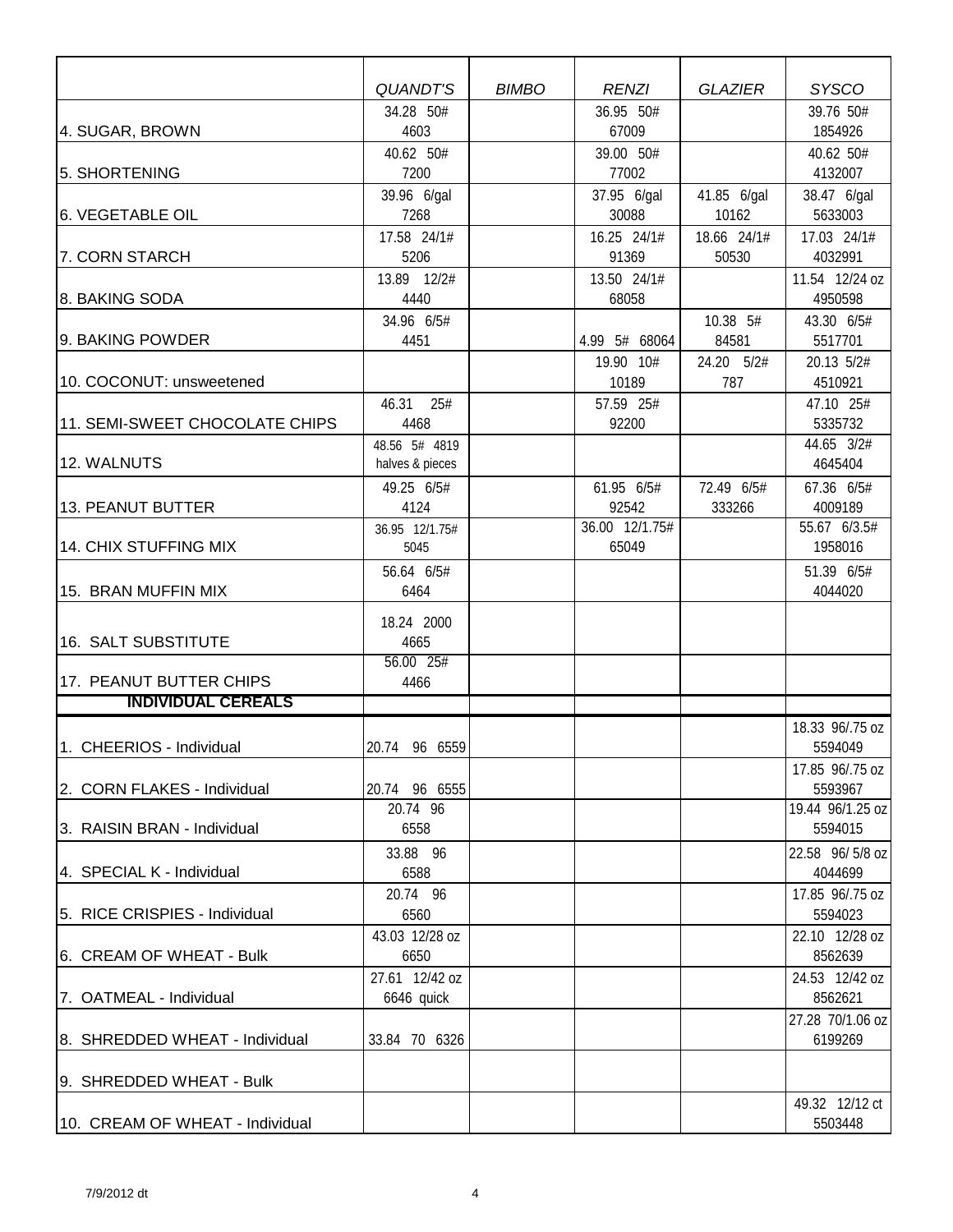|                                                                       | <b>QUANDT'S</b>                                                | <b>BIMBO</b> | <b>RENZI</b>                              | <b>GLAZIER</b> | <b>SYSCO</b>                                                             |
|-----------------------------------------------------------------------|----------------------------------------------------------------|--------------|-------------------------------------------|----------------|--------------------------------------------------------------------------|
| 11. BRAN FLAKES - Individual                                          | 33.84 70 6322                                                  |              |                                           |                | 17.85 96/1 oz<br>8921132                                                 |
| <b>DESSERT MIXES</b>                                                  |                                                                |              |                                           |                |                                                                          |
|                                                                       |                                                                |              |                                           |                |                                                                          |
| 1. BANANA NUT MUFFIN MIX                                              |                                                                |              | 59.85 6/5#<br>28008                       |                |                                                                          |
| 2. BLUEBERRY MUFFIN MIX                                               | 29.24 6/5#<br>6415                                             |              | 28.00 6/5#<br>28030                       |                | 65.43 6/78 oz<br>4664504                                                 |
| 3. BASIC MUFFIN MIX                                                   | 27.90 6/5#<br>6414                                             |              | 26.95 6/5#<br>28231                       |                | 30.86 6/5#<br>4947958                                                    |
| 4. BROWNIE MIX                                                        | 34.67 6/6#<br>6505                                             |              | 26.95 6/5#<br>28038                       |                | 23.95 6/5#<br>9031584                                                    |
| 5. ANGELFOOD CAKE                                                     | 51.46 12/16 oz<br>6301                                         |              |                                           |                | 47.42 12/16 oz<br>4045621                                                |
| <b>6. SPICE CAKE MIX</b>                                              | 29.94 6/5#<br>6450                                             |              |                                           |                |                                                                          |
| 7. READY TO SPREAD ICING: MUST BE<br>SHELF STABLE CHOCOLATE & VANILLA | 2/10# 56.67<br>van 6497 / 61.02<br>choc 6496                   |              | 44.00 6/4.5#<br>28254 Choc /<br>28255 Van |                | 2/11# 56.61 choc<br>fudge 4158929 /<br>52.63 vanilla<br>4046124          |
| 8. CAKE MIXES: Yellow/White/Chocolate                                 | 6/5# 28.11 yel<br>6744 / 30.82 choc<br>6442 / 30.37 wh<br>6755 |              |                                           |                | 6/5# 20.87 yel<br>6530406 & wh<br>6530422 / 23.79<br>devils food 6530372 |
| 9. CARROT CAKE MIX                                                    |                                                                |              |                                           |                | 68.05 6/5#<br>4045647                                                    |
| 10. DIABETIC CAKE MIXES:<br>Yellow/White/Chocolate                    | 23.80 6/16 oz<br>W:6045 / C:6046                               |              |                                           |                | 6/16 oz 22.02<br>Van:6094528 /<br>Choc:6094536                           |
| 11. SMOOTH SPREAD ICING (add water)                                   |                                                                |              |                                           |                | 65.04 6/5#<br>4046116<br>60.36 6/24 oz                                   |
| 12. EGG CUSTARD - No Bake                                             |                                                                |              |                                           |                | 5586086                                                                  |
| 13. CHEESECAKE                                                        |                                                                |              |                                           |                | 67.98 6/4#<br>1678481                                                    |
| 14. GINGERBREAD MIX                                                   | 28.67 6/5#<br>6446                                             |              |                                           |                | 30.24 6/5#<br>8946451                                                    |
| 15. CORN MUFFIN MIX                                                   | 25.76 6/5#<br>6413                                             |              |                                           |                | 20.71 6/5#<br>4906459                                                    |
| <b>COOKING PRODUCTS</b>                                               |                                                                |              |                                           |                |                                                                          |
| 1. BEEF SOUP BASE LOW SODIUM                                          | 39.52 6/1#<br>8780                                             |              | 48.70 12/1#<br>57716                      |                |                                                                          |
| 2. CHICKEN SOUP BASE LOW SODIUM                                       | 39.14 6/1#<br>8782                                             |              | 47.95 12/1#<br>57715                      |                | 41.87 12/12 oz<br>5199039                                                |
| 3. SOY SAUCE LOW SODIUM                                               | 36.26 6/.5 gal<br>1561                                         |              | 43.65 5 gal<br>91541                      |                | 34.60 6/.5 gal<br>4897641                                                |
| 4. PORK GRAVY MIX                                                     | 34.23 8/1#<br>8746                                             |              | 35.10 8/1#<br>57709                       |                | 21.58 6/11.3 oz<br>9829748                                               |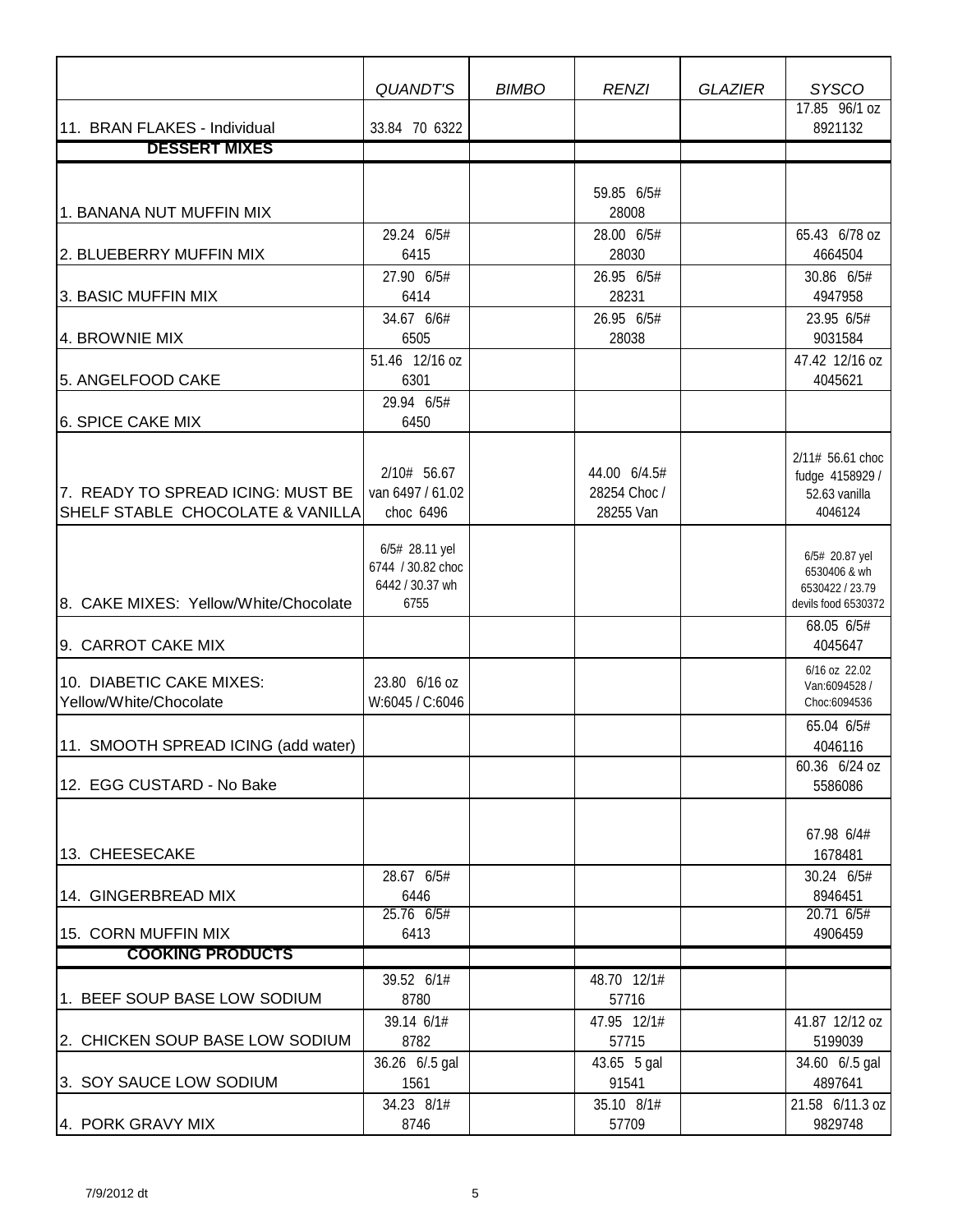|                                                               | <b>QUANDT'S</b>      | <b>BIMBO</b> | <b>RENZI</b>            | <b>GLAZIER</b>     | <b>SYSCO</b>            |
|---------------------------------------------------------------|----------------------|--------------|-------------------------|--------------------|-------------------------|
|                                                               | 35.60 8/1#           |              | 22.10 8/15 oz           |                    | 24.31 8/15 oz           |
| 5. TURKEY GRAVY MIX                                           | 8758                 |              | 28430                   |                    | 6799787                 |
|                                                               | 59.94 6/10#          |              | 57.00 6/10#             |                    | 65.06 6/10#             |
| 6. SAUSAGE GRAVY                                              | 6805                 |              | 10625                   |                    | 4958542                 |
|                                                               | 18.21 4/gal          |              |                         |                    | 19.83 4/gal             |
| 7. WORCESTERSHIRE SAUCE                                       | 5814                 |              |                         |                    | 4007894                 |
|                                                               | 25.54 6/5#           |              |                         |                    | 19.17 6/5#              |
| 8. PANCAKE MIX                                                | 6432                 |              |                         |                    | 5301643                 |
|                                                               | 46.53 6/5#           |              |                         |                    | 20.00 6/5#              |
| 9. BISQUICK MIX                                               | 6502                 |              |                         |                    | 8463895                 |
| 10. INSTANT BROTH & SEASONING -<br><b>BEEF</b>                |                      |              |                         |                    |                         |
| 11. INSTANT BROTH & SEASONING -                               |                      |              |                         |                    |                         |
| <b>CHICKEN</b>                                                |                      |              |                         |                    |                         |
|                                                               | 27.75 12/49 oz       |              |                         |                    | 24.72 12/49 oz          |
| 12. BEEF BROTH                                                | 8562                 |              |                         |                    | 5568233                 |
|                                                               | 38.77 12/5#          |              |                         |                    | 37.41 12/5#             |
| 13. CHICKEN GRAVEY                                            | 6825                 |              |                         |                    | 4220364                 |
|                                                               | 26.21 12/49 oz       |              |                         |                    | 23.30 12/49 oz          |
| 14. CHICKEN BROTH                                             | 8561                 |              |                         |                    | 5568241                 |
|                                                               |                      |              |                         |                    |                         |
| 15. THICK-IT INSTANT HEALTHCARE                               | 47.56 200/.5 oz      |              |                         |                    | 12.87 100/6.5           |
| <b>FOOD THICKENER - PC</b><br>16. THICK-IT INSTANT HEALTHCARE | 5211<br>83.66 25#    |              |                         |                    | gm 0101758<br>60.00 25# |
| <b>FOOD THICKENER - Bulk</b>                                  | 3216                 |              |                         |                    | 0102194                 |
| <b>SALAD DRESSINGS</b>                                        |                      |              |                         |                    |                         |
|                                                               | 40.24 4/gal          |              | 30.30 4/gal             |                    | 30.72 4/gal             |
| 1. SALAD DRESSING Low Fat Ranch                               | 8309                 |              | 56297                   |                    | 4086575                 |
|                                                               |                      |              | 25.50 4/gal             |                    | 21.41 4/gal             |
| 2. SALAD DRESSING Low Fat French                              |                      |              | 56050                   |                    | 4086567                 |
| 3. SALAD DRESSING Low Fat Thousand                            |                      |              | 45.95 4/gal             |                    |                         |
| Island                                                        |                      |              | 56060                   |                    |                         |
| 4. SALAD DRESSING Low Fat Golden                              | 27.18 4/gal          |              | 21.00 4/gal             |                    | $25.56$ 4/gal           |
| Italian                                                       | 8306                 |              | 56025                   |                    | 4488946                 |
| <b>SPICES</b>                                                 |                      |              |                         |                    |                         |
|                                                               | 47.55 6/25 oz        |              | 25.95 6#                |                    | 11.40 5#                |
| 1. GARLIC 1.5#                                                | 9361                 |              | 69281                   | 5.70 16 oz 432     | 6713507                 |
|                                                               | 50.30 6/16 oz        |              | 36.95 5#                |                    | 41.94 6/18 oz           |
| $\vert$ 2. PEPPER 1#                                          | 9304                 |              | 68260                   | 9.23 16 oz 472     | 6639827                 |
| 3. BASIL LEAVES 5.5 oz                                        | 32.88 6/5 oz<br>9303 |              | 28.80 6/5.5 oz<br>68045 | 4.44 6.5 oz<br>402 | 13.57 5#<br>5421318     |
|                                                               | 35.75 6/1 oz         |              | 24.50 6/1 oz            | 4.54 1.5 oz        | 24.31 6/1.35 oz         |
| 4. CHIVES, DRIED 1.12 oz                                      | 9311                 |              | 68086                   | 418                | 5913694                 |
|                                                               | 46.36 3/10 oz        |              | 8.00 11 oz              |                    | 29.32 3/10 oz           |
| 5. PARSLEY FLAKES 11 oz                                       | 9342                 |              | 68246                   | 9.86 10 oz 468     | 5229265                 |
|                                                               | 63.38 6/3#           |              | 49.95 4/5#              |                    | 34.86 6/2#              |
| 6. ONIONS 3# dehydrated                                       | 1856                 |              | 29130                   |                    | 5865498                 |
|                                                               | 70.24 6/12 oz        |              | 44.96 6/10 oz           | 4.86 14.5 oz       | 36.02 6/12 oz           |
| 7. POULTRY SEASONING 10 oz                                    | 9352                 |              | 68321                   | 486                | 5229562                 |
|                                                               | 22.94 6/16 oz        |              |                         |                    | 30.51 6/20 oz           |
| 8. CHILI POWDER                                               | 9317                 |              |                         | 7.25 18 oz 416     | 9806498                 |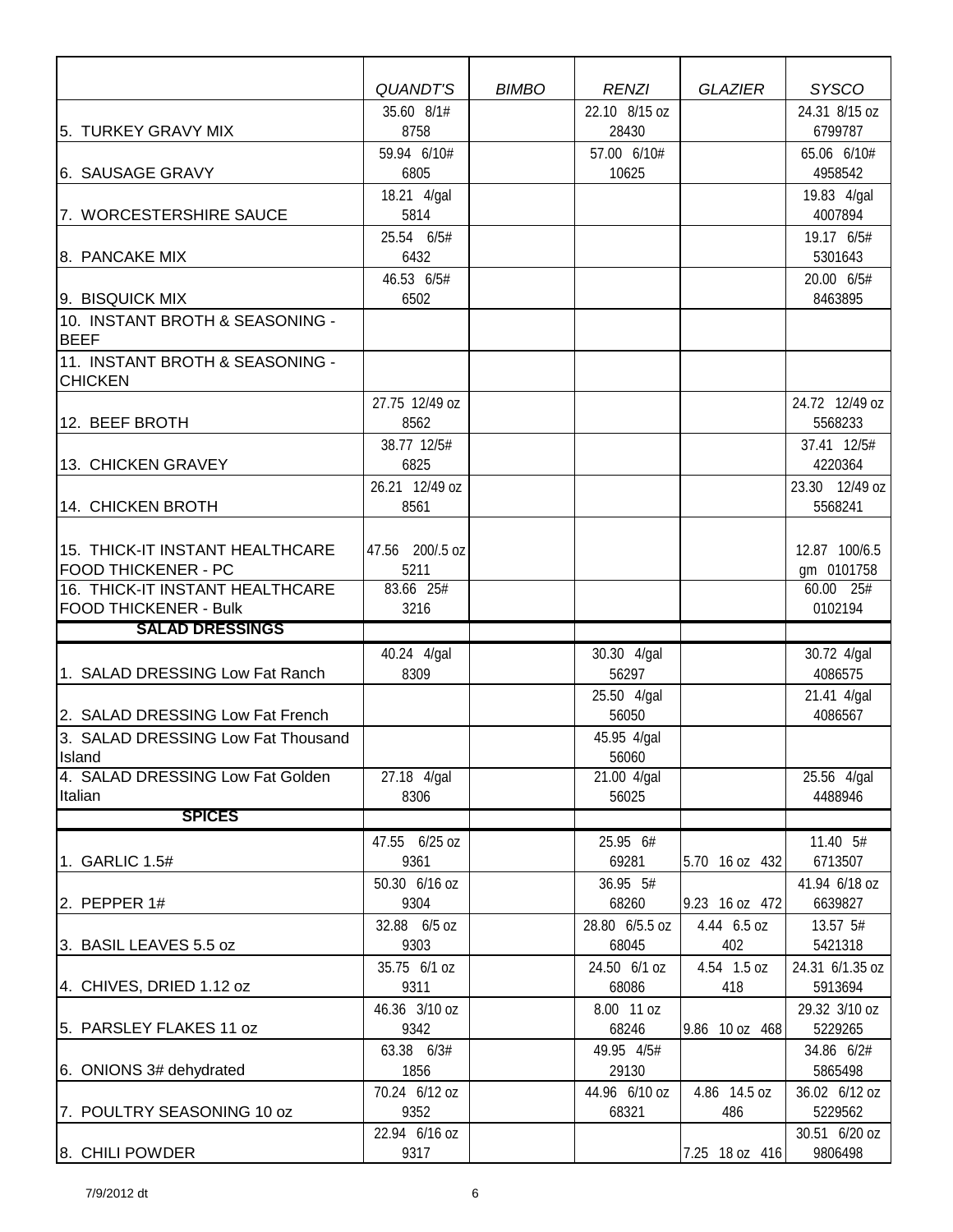|                                      | QUANDT'S                                 | <b>BIMBO</b> | <b>RENZI</b>        | <b>GLAZIER</b> | <b>SYSCO</b>                           |
|--------------------------------------|------------------------------------------|--------------|---------------------|----------------|----------------------------------------|
| 9. MRS. DASH SALT SUBSTITUTE         | 36.60 500<br>9375                        |              |                     |                |                                        |
| <b>SOUP</b>                          |                                          |              |                     |                |                                        |
|                                      | 41.33 12/5 lb                            |              |                     |                |                                        |
| 1. CR MUSHROOM LO-SO #5 CAN          | 3492                                     |              | 42.95 12/5#         |                |                                        |
|                                      | 43.28 12/5 lb                            |              | 34.40 12/5#         |                | 34.86 12/50oz                          |
| 2. TOMATO LO-SO #5 CAN               | 3498                                     |              | 11891               |                | 4146445                                |
|                                      | 18.69 24/7.25 oz                         |              | 17.25 24/7.5 oz     |                | 17.44 24/7.25 oz                       |
| 3. CHICKEN NOODLE LO-SO              | 3505                                     |              | 76569               |                | 4104469                                |
|                                      |                                          |              | 17.22 24/7.5 oz     |                | 17.42 24/7.25 oz                       |
| 4. VEGETABLE LO-SO                   |                                          |              | 36977               |                | 4013108                                |
|                                      | 17.15 24/7.25                            |              | 15.73 24/7.5 oz     |                | 15.90 24/7.25 oz                       |
| 5. TOMATO LO-SO                      | oz 3510                                  |              | 36994               |                | 4013066                                |
|                                      |                                          |              |                     |                |                                        |
| 6. CREAM OF CHICKEN SOUP             |                                          |              |                     |                |                                        |
|                                      | 19.19 24/7.25                            |              |                     |                | 17.11 24/7.25 oz                       |
| 7. CREAM OF MUSHROOM SOUP            | oz 3509                                  |              |                     |                | 4013041                                |
| <b>FROZEN DESSERTS</b>               |                                          |              |                     |                |                                        |
|                                      | 28.44 6/46 oz                            |              | 21.10 6/46 oz       |                | 21.67 6/46 oz                          |
| 1. APPLE PIE RAW                     | 12956                                    |              | 50132               |                | 1972744                                |
|                                      | 37.60 6/38 oz                            |              | 28.00 6/10"         |                | 29.43 6/48 oz                          |
| 2. APPLE PIE BAKED                   | 12942                                    |              | 50134               |                | 9787748                                |
|                                      | 39.96 6/46 oz                            |              |                     |                | 29.12 6/46 oz                          |
| 3. APPLE PIE SUGAR FREE              | 13025                                    |              |                     |                | 1037639                                |
|                                      | 56.83 6/47 oz                            |              | 29.00 6/46 oz       |                | 29.53 6/46 oz                          |
| 4. CHERRY PIE RAW                    | 12949                                    |              | 50143               |                | 1972702                                |
|                                      | 51.30 6/46 oz                            |              |                     |                |                                        |
| 5. DIET SUGAR FREE CHERRY PIE        | 13024                                    |              |                     |                |                                        |
|                                      | 40.15 6/46 oz                            |              | 30.49 6/46 oz       |                | 31.08 6/46 oz                          |
| 6. BLUEBERRY PIE RAW                 | 12959                                    |              | 50144               |                | 1972728                                |
|                                      | 50.97 6/46 oz                            |              |                     |                |                                        |
| 7. DIET SUGAR FREE BLUEBERRY PIE     | 13030                                    |              |                     |                |                                        |
|                                      |                                          |              |                     |                |                                        |
|                                      | 6/27 oz 31.44 choc<br>12983 / 30.34 bana |              | 24.95 6/27 oz       |                | 6/27 oz 26.13<br>choc: 9789686 / 25.28 |
|                                      | 12984 / 4/42 oz                          |              | choc 50120 / bana   |                | bana: 9788936 / 25.33                  |
| 8. CREAM PIES:                       | 30.18 cocon 12800                        |              | 50131 / cocon 50135 |                | cocon:9809294                          |
|                                      | 45.31 6/48 oz                            |              |                     |                | 37.51 6/48 oz                          |
| 9. FRUIT OF THE FOREST PIE           | 12950                                    |              |                     |                | 9785601                                |
|                                      | 31.81 6/43 oz                            |              |                     |                | 26.82 6/46 oz                          |
| 10. STRAWBERRY RHUBARB PIE           | 12516                                    |              |                     |                | 9785312                                |
| 11. CARROT CAKE premade, 3           | 71.63 4/12x16                            |              |                     |                | 46.23 4/99 oz                          |
| sheets/box                           | 12953                                    |              |                     |                | 2296507                                |
|                                      | 23.16 240/1 oz                           |              |                     |                | 39.74 320/1 oz                         |
| 12. OATMEAL COOKIES - ready to bake  | 13399                                    |              |                     |                | 7040538                                |
|                                      | 29.48 4/46 oz                            |              |                     |                | 28.42 6/38 oz                          |
| 13. LEMON PIE                        | 13012                                    |              |                     |                | 9788522                                |
|                                      | 36.35 6/30 oz                            |              |                     |                | 27.96 6/33 oz                          |
| 14. BOSTON CREAM PIE                 | 13001                                    |              |                     |                | 1972090                                |
|                                      | 21.01 5#                                 |              |                     |                | 31.77 200/.75 oz                       |
| 15. DIABETIC COOKIES - ready to bake | 13005                                    |              |                     |                | 5754403                                |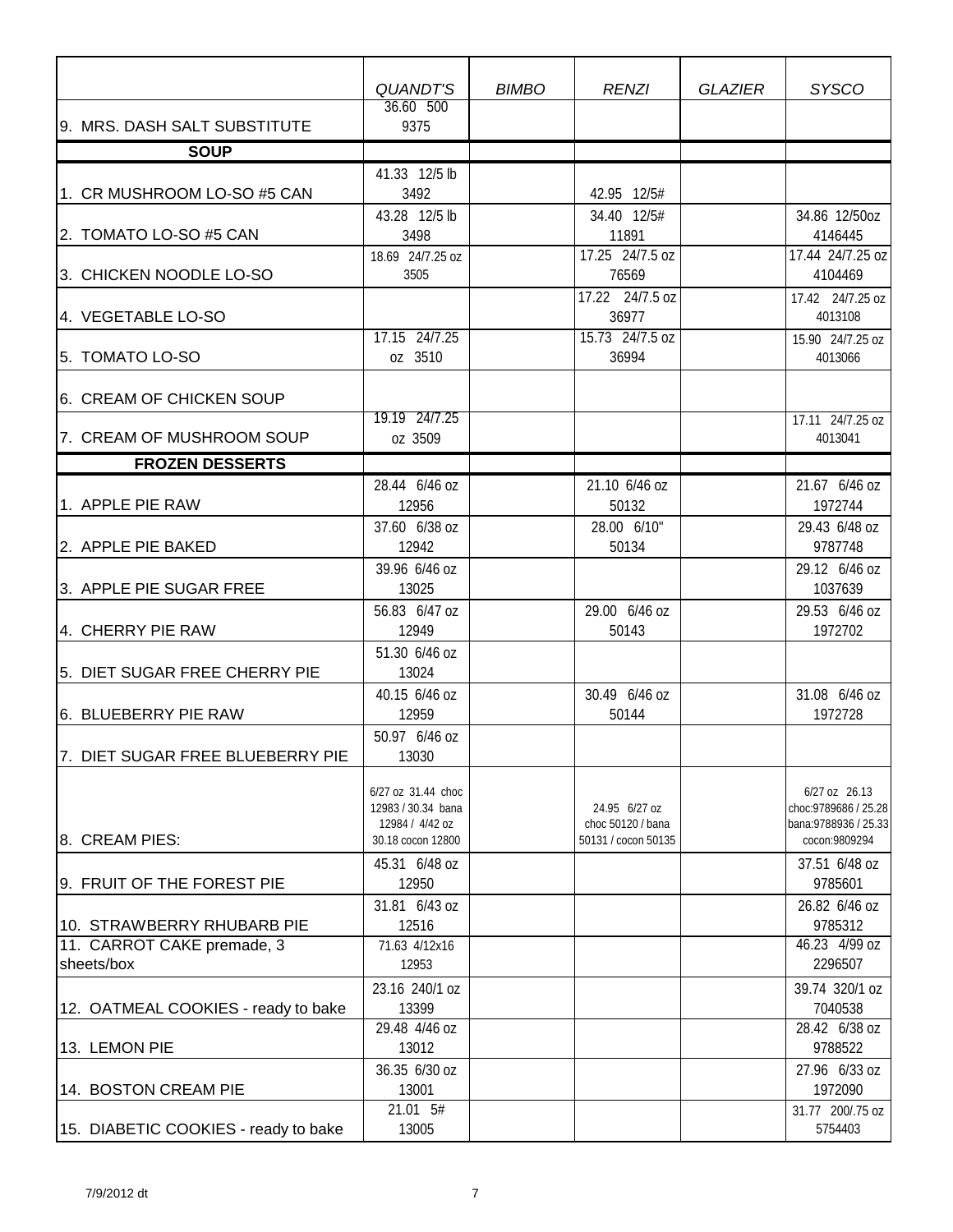|                                        | QUANDT'S                | <b>BIMBO</b> | <b>RENZI</b>             | <b>GLAZIER</b> | <b>SYSCO</b>               |
|----------------------------------------|-------------------------|--------------|--------------------------|----------------|----------------------------|
|                                        | 5.74 24/4 oz            |              |                          |                | 21.48 96/4 oz              |
| 16. VANILLA ICE CREAM - individual     | 10691                   |              |                          |                | 2220200                    |
|                                        | 5.74 24/4 oz            |              |                          |                | 21.48 96/4 oz              |
| 17. CHOCOLATE ICE CREAM - individual   | 10692                   |              |                          |                | 2220226                    |
| 18. NSA VANILLA ICE CREAM - individual | 6.58 24/4 oz<br>10695   |              |                          |                | 5.24 24/4 oz<br>2376770    |
| 19. NSA CHOCOLATE ICE CREAM -          | 6.58 24/4 oz            |              |                          |                | 5.24 24/4 oz               |
| individual                             | 10694                   |              |                          |                | 7769383                    |
| <b>JUICES</b>                          |                         |              |                          |                |                            |
|                                        | 24.67 12/46 oz          |              | 20.79 12/46 oz           |                | 21.04 12/46 oz             |
| 1. ORANGE                              | 2605                    |              | 47057                    |                | 8910541                    |
|                                        | 30.46 12/46 oz          |              |                          |                | 21.30 12/46 oz             |
| 2. PINEAPPLE                           | 3012                    |              |                          |                | 5748827                    |
|                                        | 17.84 12/46 oz          |              | 19.95 12/46 oz           |                | 18.52 12/46 oz             |
| 3. APPLE                               | 2600                    |              | 47050                    |                | 8910537                    |
|                                        | 15.60 12/46 oz          |              | 13.95 12/46 oz           |                | 12.72 12/46 oz             |
| 4. TOMATO                              | 2688                    |              | 47060                    |                | 4081584                    |
|                                        | 24.60 12/46 oz          |              | 22.45 12/46 oz           |                | 22.72 12/46 oz             |
| 5. CRANBERRY                           | 3013                    |              | 47052                    |                | 8910558                    |
|                                        | 22.93 48/5.5 oz         |              | 23.05 48/5.5 oz          |                | 21.60 48/5.5 oz            |
| 6. V-8 EZO LO SO, low sodium           | 2693                    |              | 47331                    |                | 5142187                    |
|                                        | 20.73 48/5.5 oz         |              | 17.19 48/5.5 oz          |                | 17.41 48/5.5 oz            |
| 7. ORANGE JUICE EZO                    | 2640                    |              | 47049                    |                | 4164018                    |
| 8. CRANBERRY EZO                       | 18.98 48/5.5 oz<br>2617 |              | 16.90 48/5.5 oz<br>47345 |                | 17.46 48/5.5 oz<br>4164364 |
|                                        | 20.63 48/5.5 oz         |              | 15.96 48/5.5 oz          |                | 16.12 48/5.5 oz            |
| 9. GRAPEFRUIT EZO                      | 2624                    |              | 47047                    |                | 4164026                    |
|                                        | 18.94 48/6 oz           |              | 16.95 48/5.5 oz          |                | 17.67 48/6 oz              |
| 10. PINEAPPLE EZO                      | 2653                    |              | 47048                    |                | 4121950                    |
|                                        | 14.23 48/4 oz           |              | 17.25 48/6 oz            |                | 19.36 48/5.5 oz            |
| 11. APPLE EZO                          | 2625                    |              | 47046                    |                | 4164034                    |
|                                        | 26.63 12/46 oz          |              |                          |                | 22.25 12/46 oz             |
| 12. GRAPE JUICE                        | 2628                    |              |                          |                | 8910566                    |
|                                        | 19.56 48/5.5 oz         |              |                          |                | 16.36 48/5.5 oz            |
| 13. PC GRAPE JUICE 5.5 oz              | 2639                    |              |                          |                | 4164497                    |
|                                        | 26.00 48/6 oz           |              |                          |                | 14.17 48/6 oz              |
| 14. EZO TOMATOE JUICE                  | 2683                    |              |                          |                | 5161658                    |
|                                        |                         |              |                          |                |                            |
| 15. NO SUGAR JUICE - APPLE             |                         |              |                          |                |                            |
| 16. NO SUGAR JUICE - ORANGE            |                         |              |                          |                |                            |
|                                        |                         |              |                          |                |                            |
| 17. NO SUGAR JUICE - GRAPE             |                         |              |                          |                |                            |
|                                        |                         |              |                          |                |                            |
| 18. NO SUGAR JUICE - PINEAPPLE         |                         |              |                          |                |                            |
| <b>BULK PRODUCTS</b>                   |                         |              |                          |                |                            |
|                                        | 21.15 6/10#             |              | 19.10 6/10#              | 24.40 6/10#    | 19.45 6/10#                |
| 1. TOMATO CATSUP                       | 1484                    |              | 57081                    | 20721          | 4005989                    |
|                                        | 25.39 6/10#             |              | 22.95 6/10#              | 30.79 6/10#    | 18.44 6/10#                |
| 2. SLICED BEETS                        | 1340                    |              | 62065                    | 10419          | 0173740                    |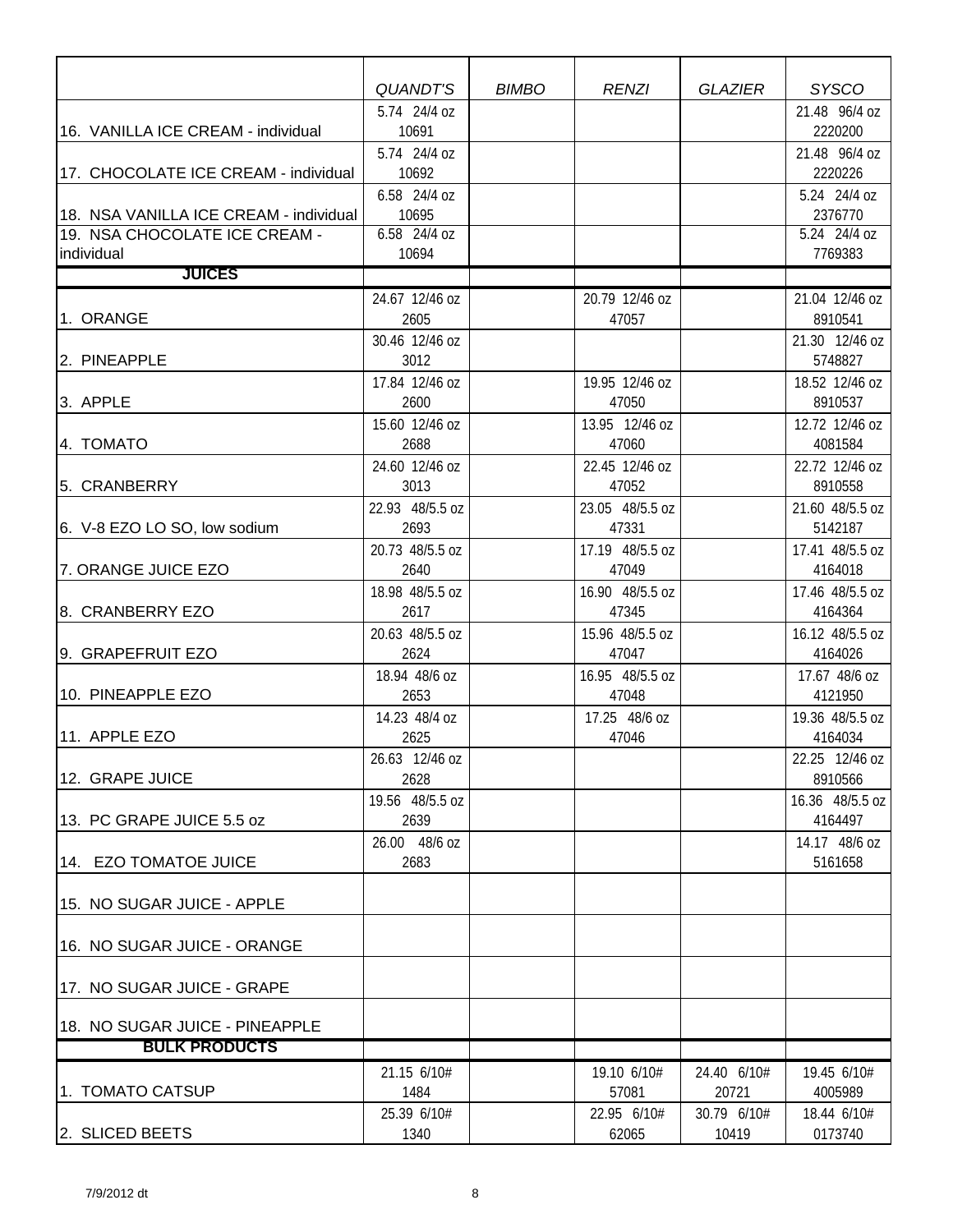|                                               |                     | <b>BIMBO</b> |                      |                     | <b>SYSCO</b>           |
|-----------------------------------------------|---------------------|--------------|----------------------|---------------------|------------------------|
|                                               | QUANDT'S            |              | <b>RENZI</b>         | <b>GLAZIER</b>      |                        |
| 3. DICED BEETS                                | 25.34 6/10#<br>1334 |              | 22.95 6/10#<br>62067 | 31.20 6/10#<br>3245 | 20.26 6/10#<br>4109328 |
| 4. SPAGHETTI SAUCE, comparable to             | 34.60 6/10#         |              | 19.75 6/10#          | 28.15 6/10#         | 20.51 6/10#            |
| Angela Mia                                    | 6778                |              | 57336                | 50130               | 8173423                |
| 5. GREEN PEPPERS                              |                     |              |                      |                     | 35.68 6/10#<br>8053373 |
|                                               | 38.48 6/10#         |              |                      |                     |                        |
| 6. RED PEPPERS                                | 1981                |              |                      |                     |                        |
|                                               | 39.18 6/10#         |              | 37.95 6/10#          | 44.85 6/10#         | 34.65 6/10#            |
| 7. MUSHROOMS                                  | 1788                |              | 68025                | 30053               | 4309357                |
|                                               | 21.52 6/10#         |              | 19.95 6/10#          |                     | 19.03 6/10#            |
| 8. NORTHERN BEAN                              | 1180                |              | 62032                |                     | 4062360                |
|                                               | 37.47 6/5#          |              | 40.00 6/5#           |                     | 34.91 6/3.55#          |
| 9. POTATO PEARL Vitamin C Enriched            | 2082                |              | 34139                |                     | 4675138                |
|                                               | 6/10#<br>21.75      |              | 20.95 6/10#          | 27.85 6/10#         | 20.33 6/10#            |
| 10. STEWED TOMATO Grade A                     | 2214                |              | 57015                | 50148               | 5096474                |
|                                               | 31.66 6/10#         |              | 29.95 6/10#          | 39.42 6/10#         | 28.97 6/10#            |
| 11. TOMATO PASTE Grade A                      | 6783                |              | 57035                | 50136               | 4030664                |
|                                               | 34.78 6/10#         |              | 27.80 6/10#          |                     | 28.15 6/10#            |
| 12. SWEET POTATOES, syrup Grade A             | 2054                |              | 92369                |                     | 4114625                |
|                                               | 26.35 6/10#         |              | 17.89 6/10#          |                     | 18.11 6/10#            |
| 13. PIZZA SAUCE Grade A                       | 2193                |              | 57051                |                     | 4189387                |
|                                               | 26.12 6/10#         |              | 23.95 6/10#          |                     | 25.73 6/10#            |
| 14. POTATOES DICED                            | 2052                |              | 62084                |                     | 4108866                |
|                                               | 18.46 6/10#         |              |                      |                     | 17.09 6/10#            |
| 15. TOMATO SAUCE                              | 2294                |              |                      |                     | 4001921                |
| 16. FRESH VAC PACKED DICED<br><b>POTATOES</b> |                     |              |                      |                     | 14.53 2/10#<br>2598159 |
|                                               | 41.27 4/gal         |              |                      |                     | 17.56 4/gal            |
| 17. CANNONBALL BBQ SAUCE                      | 8283                |              |                      |                     | 8902134                |
|                                               | 72.32 6/10#         |              |                      |                     | 66.57 6/10#            |
| 18. CANNED BEEF STEW                          | 6848                |              |                      |                     | 4067039                |
|                                               | 28.15 6/10#         |              |                      | 32.50 6/10#         | 20.46 6/10#            |
| 19. CANNED CREAM STYLE CORN                   | 1626                |              |                      | 10593               | 0582106                |
|                                               | 29.34 6/10#         |              |                      | 28.19 6/10#         | 23.24 6/10             |
| 20. CANNED CHILI SAUCE                        | 1496                |              |                      | 50137               | 5096490                |
|                                               | 25.86 6/10#         |              |                      | 29.70 6/10#         | 19.45 6/10#            |
| 21. CANNED GREEN BEANS                        | 1216                |              |                      | 7259                | 8538348                |
|                                               | 27.56 6/10#         |              |                      | 30.98 6/10#         | 21.51 6/10#            |
| 22. CANNED WAX BEANS                          | 1290                |              |                      | 3372                | 4935854                |
|                                               | 21.57 6/10#         |              |                      | 25.05 6/10#         | 21.09 6/10#            |
| 23. CANNED KIDNEY BEANS                       | 1168                |              |                      | 10159               | 6275018                |
|                                               | 32.35 6/10#         |              |                      |                     | 24.00 12/50 oz         |
| 24. BROWN GRAVEY                              | 6827                |              |                      |                     | 4184727                |
|                                               |                     |              |                      |                     | 17.89 6/10#            |
| 25. PINTO BEANS                               |                     |              |                      |                     | 3362274                |
|                                               |                     |              |                      |                     | 27.19 4/gal            |
| 26. LOW FAT MAYONNAISE                        |                     |              |                      |                     | 6912735                |
|                                               | 40.71 4/gal         |              |                      |                     | 30.37 4/gal            |
| 27. COLE SLAW DRESSING                        | 8310                |              |                      |                     | 4002499                |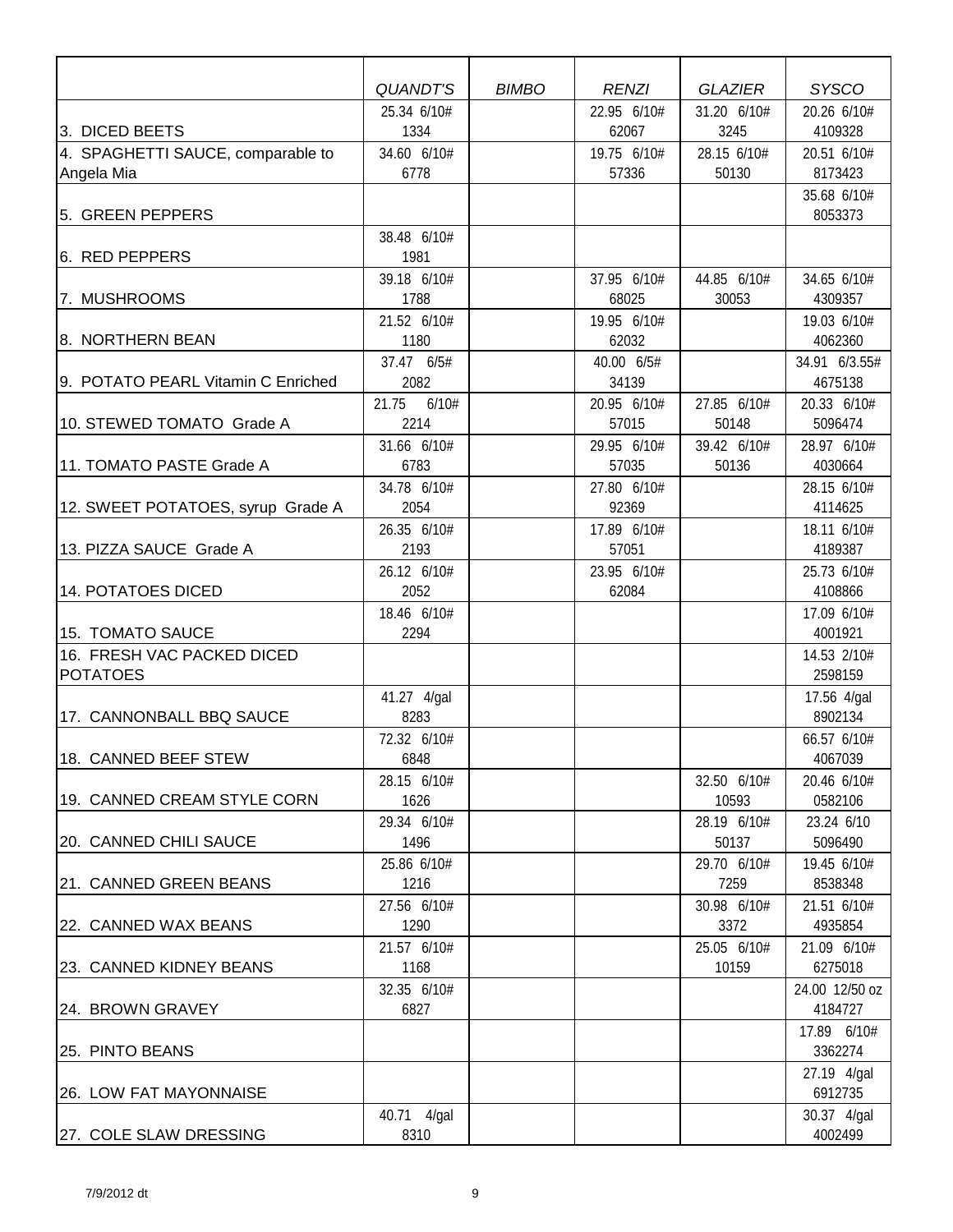|                                                  | <b>QUANDT'S</b>    | <b>BIMBO</b> | <b>RENZI</b>         | <b>GLAZIER</b>      | <b>SYSCO</b>                           |
|--------------------------------------------------|--------------------|--------------|----------------------|---------------------|----------------------------------------|
|                                                  | 26.25 6/5#         |              |                      |                     | 14.98 2/7.5#                           |
| 28. ITALIAN BREADCRUMBS                          | 8054               |              |                      |                     | 6885430                                |
|                                                  |                    |              |                      |                     | 45.34 4/5#                             |
| 29. POTATO - SLICED - DEHYRATED                  |                    |              |                      |                     | 4003091                                |
|                                                  | 48.55 6/2.25#      |              |                      |                     | 47.61 12/20.35                         |
| 30. POTATO - SCALLOPED 20.35 oz<br><b>FRUITS</b> | 2096               |              |                      |                     | 0735245                                |
|                                                  |                    |              |                      |                     |                                        |
| 1. APPLESAUCE Unsweetened, Grade A               | 19.76 6/10#<br>127 |              | 23.95 6/10#<br>65045 | 24.98 6/10#<br>0338 |                                        |
|                                                  | 22.50 72/4 oz      |              |                      |                     |                                        |
| 2. PC APPLESAUCE, 40Z                            | 146                |              |                      |                     |                                        |
|                                                  | 43.62 6/10#        |              |                      |                     | 41.11 6/10#                            |
| 3. CRANBERRY SAUCE Whole, Grade A                | 334                |              |                      |                     | 5729983                                |
|                                                  | 41.89 6/10#        |              | 34.59 6/101 oz       |                     | 35.63 6/101 oz                         |
| 4. CRANBERRY SAUCE, Jellied, Grade A             | 355                |              | 64050                |                     | 4608907                                |
|                                                  | 32.20 6/10#        |              | 29.70 6/10#          | 37.20 6/10#         | 31.57 6/10#                            |
| 5. FRUIT COCKTAIL                                | 410                |              | 63101                | 6450                | 4503124                                |
| 6. PEACHES yellow, light cling halves,           |                    |              |                      |                     | 28.92 6/10#                            |
| Grade A                                          |                    |              |                      |                     | 4331914                                |
| 7. PEACHES sliced, light Grade A                 | 30.56 6/10#<br>585 |              | 27.75 6/10#<br>63042 |                     | 30.18 6/10#<br>4218996                 |
|                                                  | 28.15 6/10#        |              | 26.75 6/10#          |                     | 28.90 6/10#                            |
| 8. PEARS halves, light Grade A                   | 642                |              | 64011 sliced         |                     | 4261889                                |
|                                                  |                    |              | 25.50 6/10#          |                     | 26.16 6/10#                            |
| 9. PEARS pieces, light Grade A                   | 27.29 6/10 645     |              | 64012                |                     | 6109981                                |
| 10. CRUSHED PINEAPPLE: fancy, juice              | 23.94 6/10#        |              | 22.59 6/10#          |                     | 22.66 6/10#                            |
| Hawaiian Coarse, Grade A                         | 770                |              | 64045                |                     | 8921201                                |
| 11. SLICED APPLES: sliced, juice or water        | 46.98 6/10#        |              | 25.89 6/10#          |                     | 26.39 6/10#                            |
| packed, Grade A                                  | 104                |              | 63045                |                     | 4119343                                |
|                                                  | 22.62 6/10#        |              | 22.75 6/10#          | 26.80 6/10#         | 23.17 6/10#                            |
| 12. PINEAPPLE TIDBITS: light, Grade A            | 784                |              | 64043                | 905267              | 6588297                                |
| 13. PINEAPPLE, sliced, juice packed,             | 27.25 6/10#        |              | 25.65 6/10#          |                     | 26.72 6/10#                            |
| Grade A                                          | 730<br>39.73 6/10# |              | 63037<br>24.95 6/10# | 36.24 6/10#         | 1097807<br>26.09 6/10#                 |
| 14. MANDARIN ORANGE, sections, light             | 490                |              | 66031                | 6615                | 1009208                                |
| 15. FRUIT MEDLEY, Festival/Classic,              |                    |              | 29.00 18#            |                     | 14.26 1/8#                             |
| melon pieces, grapes, etc                        |                    |              | 31203                |                     | 2527786                                |
| 16. TROPICAL FRUIT, papaya, banana,              | 39.53 6/10#        |              | 26.85 6/10#          |                     | 28.26 6/10#                            |
| etc.                                             | 431                |              | 64030                |                     | 0029102                                |
|                                                  | 30.63 24/6pk       |              |                      |                     | 28.49 144/1.5 oz                       |
| 17. SEEDLESS RAISINS                             | 3962               |              |                      |                     | 9387317                                |
| 18. FROZEN STRAWBERRIES,                         | 41.00 6/6.5#       |              |                      |                     | 31.56 30#                              |
| <b>UNSWEETENED</b>                               | 10018              |              |                      |                     | 1024439                                |
| 19. FROZEN STRAWBERRIES,<br><b>SWEETENED</b>     |                    |              |                      | 42.68 6/6.5#        | 36.23 6/6.5#                           |
|                                                  |                    |              |                      | 16130               | 7652409                                |
|                                                  |                    |              |                      |                     | 48/4 oz 20.14                          |
|                                                  |                    |              |                      |                     | peach 9704917 /<br>21.03 mix 9705047 / |
| 20. FRUIT CUPS                                   |                    |              |                      |                     | 20.01 pear 9704974                     |
|                                                  |                    |              |                      |                     | 31.25 6/10#                            |
| 21. APRICOTS                                     |                    |              |                      |                     | 0029078                                |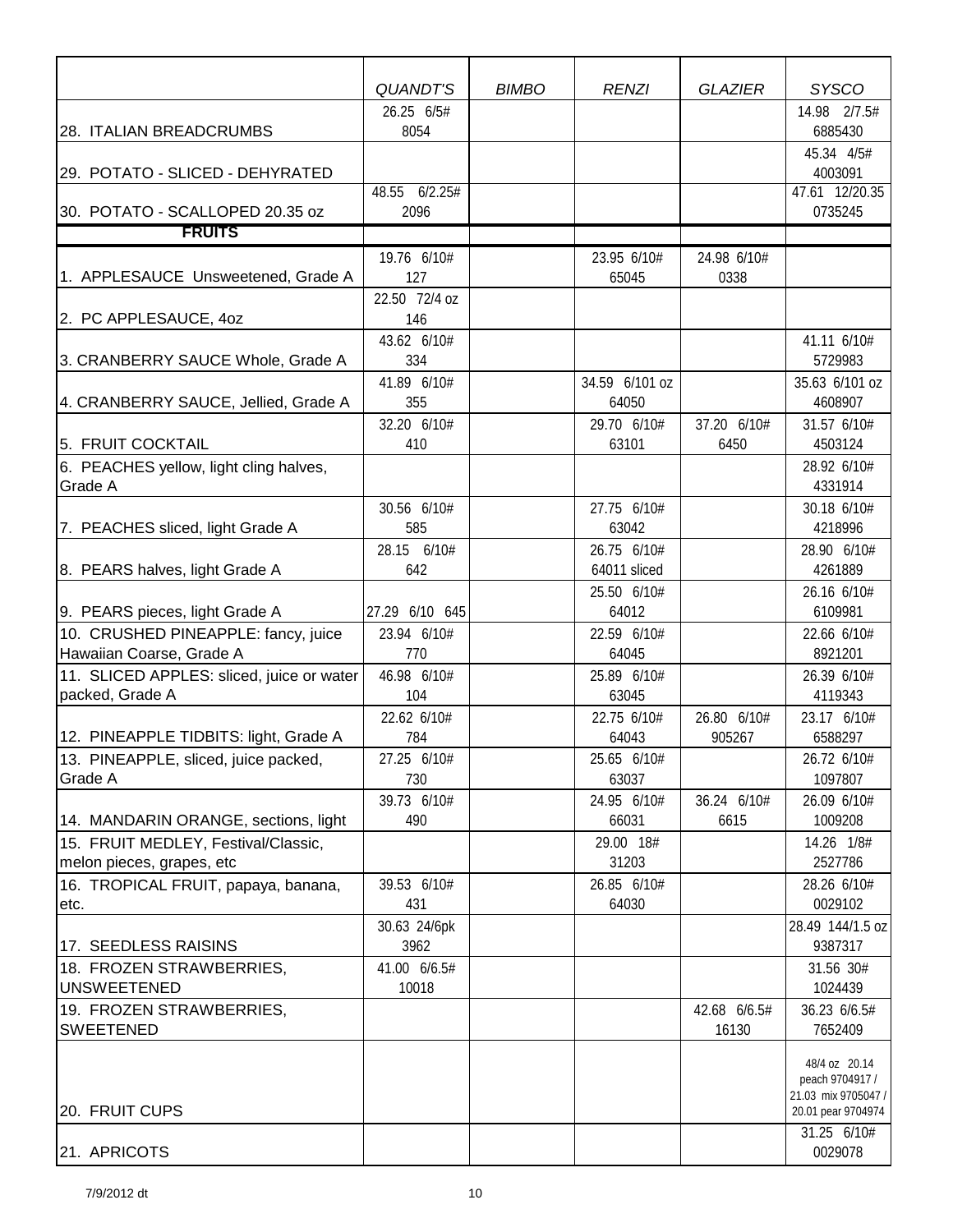|                                     | QUANDT'S           | <b>BIMBO</b> | <b>RENZI</b>         | <b>GLAZIER</b>       | <b>SYSCO</b>           |
|-------------------------------------|--------------------|--------------|----------------------|----------------------|------------------------|
| <b>VEGETABLES - FROZEN</b>          |                    |              |                      |                      |                        |
|                                     | 12.87 20#          |              | 12.40 20#            | 18.96 12/2#          | 25.12 20#              |
| 1. CUT GREEN BEANS, Grade A         | 12110              |              | 45130                | 15290                | 3777562                |
|                                     | 22.92 12/2.5#      |              | 23.95 12/2#          |                      | 23.02 12/2#            |
| 2. CUT WAX BEANS, Grade A           | 12058              |              | 45256                |                      | 1877026                |
|                                     | 13.26 20#          |              | 14.00 20#            | 22.80 12/2.5#        | 23.23 3/10#            |
| 3. CUT BROCCOLI, Grade A            | 12015              |              | 45131                | 15350                | 4073318                |
|                                     | 20.28 12/2#        |              | 21.95 20#            | 18.24 12/2#          | 18.66 12/2#            |
| 4. BRUSSEL SPROUTS, Grade A         | 12020              |              | 44984                | 15420                | 7288091                |
|                                     | 11.22 20#          |              | 10.69 20#            | 14.64 12/2#          | 17.45 3/10#            |
| 5. CUT CARROTS, Grade A             | 12104              |              | 45132                | 15480                | 3835865                |
|                                     | 17.15 20#          |              | 16.95 20#            | 19.92 12/2#          | 17.33 12/2#            |
| 6. BABY CARROTS, whole Grade A      | 12106              |              | 45228                | 15500                | 1055508                |
|                                     | 22.25 12/3#        |              | 25.00 12/3#          | 24.84 12/3#          | 22.85 12/3#            |
| 7. SPINACH, chopped Grade A         | 12084              |              | 45232                | 443332               | 0382937                |
|                                     | 17.28 12/2.5#      |              | 23.90 6/4#           | 19.44 12/2#          | 15.86 12/2#            |
| 8. CAULIFLOWER, grade A             | 12026              |              | 45257                | 15510                | 3772514                |
|                                     | 17.10 20#          |              | 16.50 20#            | 28.80 12/2.5#        | 24.80 3/10#            |
| 9. CORN, Grade A                    | 12120              |              | 45133                | 15560                | 3836889                |
| 10. MIXED VEGETABLES Grade A, 5 way | 16.67 20#          |              | 14.50 20#            | 25.80 12/2.5#        | 22.12 12/2.5#          |
| mix                                 | 12121              |              | 45134                | 15640                | 1263623                |
|                                     | 18.17 20#          |              | 18.00 20#            |                      | 17.69 12/2#            |
| 11. ORIENTAL BLEND, Grade A         | 12126              |              | 45259                |                      | 8491383                |
|                                     | 16.98 20#          |              | 16.00 20#            | 25.50 12/2.5#        | 27.08 3/10#            |
| 12. SWEET PEAS, Grade A             | 12114              |              | 45136                | 15780                | 3837903                |
|                                     | 24.26 12/2.5#      |              | 15.60 20#            |                      | 23.73 30#              |
| 13. PEAS/CARROTS, Grade A           | 12079              |              | 45137                |                      | 3959277                |
|                                     | 33.46 12/4#        |              | 32.30 12/4#          |                      | 32.89 12/4#            |
| 14. HUBBARD SQUASH, Grade A         | 12091              |              | 45174                |                      | 0571240                |
|                                     | 22.88 6/2.5#       |              | 31.00 6/2.5#         |                      | 20.46 6/2.5#           |
| 15. ASPARAGUS, Grade A              | 12005              |              | 45233                |                      | 1532159                |
|                                     | 22.23 12/2#        |              | 22.90 12/2#          |                      | 23.27 12/2#            |
| 16. IT CUT GREEN BEANS, Grade A     | 12062              |              | 45254                |                      | 1389931                |
|                                     | 18.65 12/2#        |              | 21.50 12/2#          |                      | 16.95 12/2#            |
| 17. BROCCOLI SPEARS, Grade A        | 12012              |              | 45229                |                      | 7288119                |
|                                     | 34.55 12/2.5#      |              |                      |                      | 22.86 20#              |
| 18. LIMA BEANS, Grade A             | 12008              |              |                      |                      | 1496793                |
| 19. CAPRI MIX, Grade A              | 19.89 12/2#        |              | 17.75 20#            |                      | 18.91 12/2#            |
|                                     | 12131              |              | 45318                |                      | 1528769                |
| 20. ITALIAN MIX, Grade A            | 17.32 20#<br>12130 |              | 17.59 20#<br>45234   | 25.92 12/2#<br>15620 | 26.68 3/10#<br>3840816 |
|                                     | 17.13 20#          |              | 17.00 20#            |                      |                        |
| 21. WINTER BLEND, Grade A           | 12129              |              | 45320                |                      | 24.19 30#<br>3890969   |
|                                     |                    |              |                      |                      |                        |
| 22. SCAND BLEND, Grade A            | 21.86 20#<br>12215 |              | 19.95 12/2#<br>45248 |                      | 19.24 12/2#<br>1474980 |
|                                     | 22.84 12/2#        |              |                      |                      | 25.61 6/4#             |
| 23. JAPANESE STIR FRY, Grade A      | 12068              |              |                      |                      | 1874817                |
|                                     | 24.77 12/2#        |              |                      |                      | 29.25 6/4#             |
| 24. FAJITA STRIPS 12-2#             | 12092              |              |                      |                      | 2182665                |
|                                     | 15.95 20#          |              | 12.90 20#            | 19.68 12/2#          | 14.33 20#              |
| 25. CALIFORNIA BLEND, Grade A       | 12123              |              | 44601                | 15430                | 2222115                |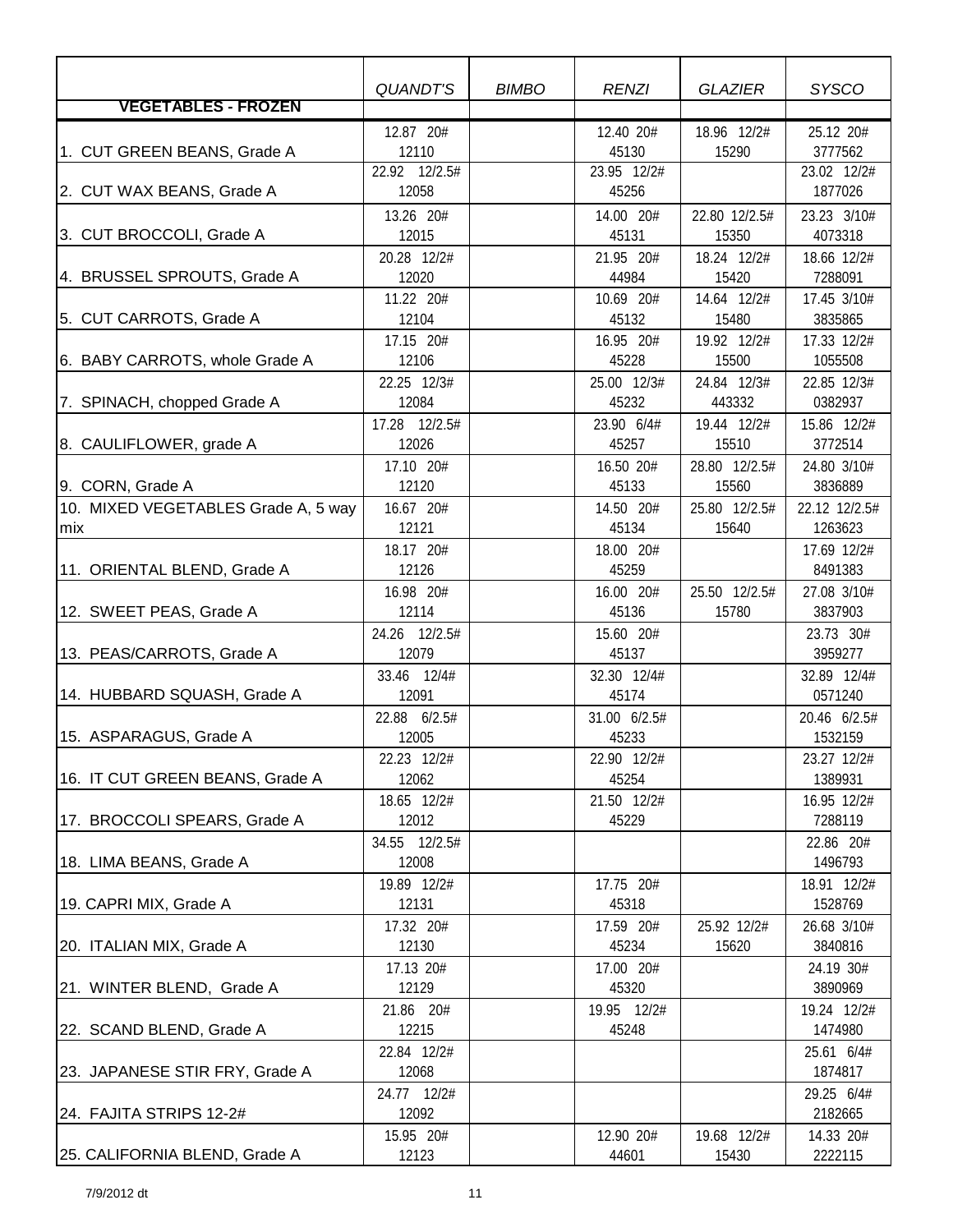|                                 | <b>QUANDT'S</b>      | <b>BIMBO</b> | <b>RENZI</b> | <b>GLAZIER</b> | <b>SYSCO</b>                        |
|---------------------------------|----------------------|--------------|--------------|----------------|-------------------------------------|
|                                 | $31.82$ 6/5#         |              |              |                | 18.58 6/5#                          |
| 26. BREAKFAST CUBE POTATOES     | 12225                |              |              |                | 3644036                             |
|                                 | 22.44 12/2#          |              |              |                | 18.21 12/2#                         |
| 27. FRENCH GREEN BEANS          | 12056                |              |              |                | 0672356                             |
|                                 | 21.60 12/2#          |              |              |                | 7.84 6/2#                           |
| 28. DICED ONIONS                | 12207                |              |              |                | 6191712                             |
|                                 | 16.77 6/5#           |              |              |                | 19.23 6/5#                          |
| 29. FRENCH FRIES                | 12152                |              |              |                | 8897878                             |
|                                 | 24.68 12/3#          |              |              |                | 25.79 12/3#                         |
| 30. FROZEN ZUCCHINI             | 12090                |              |              |                | 1648369                             |
|                                 | 24.11 12/2.5#        |              |              |                | 36.62 30#                           |
| 31. FROZEN PEARL ONIONS         | 12087                |              |              |                | 3959194                             |
|                                 | 24.26 12/2#          |              |              |                | 19.34 12/2#                         |
| 32. FROZEN DICED GREEN PEPPERS  | 12063                |              |              |                | 1876069                             |
| <b>PUDDING</b>                  |                      |              |              |                |                                     |
|                                 | 28.26 12/24 oz       |              |              |                | 22.60 12/24 oz                      |
| 1. REGULAR CHOCOLATE            | 6087                 |              |              |                | 7461296                             |
|                                 | 24.05 6/10#          |              |              |                | 25.21 12/24 oz                      |
| 2. REGULAR BUTTERSCOTCH         | 6112                 |              |              |                | 4325908                             |
|                                 | 28.26 12/24 oz       |              |              |                | 19.37 12/24 oz                      |
| 3. REGULAR VANILLA              | 6088                 |              |              |                | 7461353                             |
|                                 |                      |              |              |                |                                     |
|                                 | 59.24 12/24 oz       |              |              |                |                                     |
| 4. REGULAR PISTACHIO            | 6055 Special Order   |              |              |                |                                     |
|                                 | 44.09 24/3.4 oz      |              |              |                | 12/3.5 oz 18.96                     |
|                                 | van 6060 / choc 6061 |              |              |                | choc:6798658 / 19.04                |
| 5. SUGAR FREE                   | / butter 6062        |              |              |                | van:6798637                         |
|                                 |                      |              |              |                |                                     |
|                                 |                      |              |              |                | 48/3.5 oz 15.19<br>butter:6213615 & |
|                                 | 18.65 48/4 oz        |              |              |                | tapicoa:6051452 /                   |
|                                 | choc 4153 / van      |              |              |                | 15.13 choc:5661582                  |
| 6. SNACK PACK PUDDINGS          | 4152                 |              |              |                | & van:5763834                       |
|                                 |                      |              |              |                |                                     |
|                                 |                      |              |              |                | 20.43 48/4 oz                       |
|                                 |                      |              |              |                | rice:6959159 /<br>tapioca: 1642362/ |
|                                 |                      |              |              |                | choc:2496560 /                      |
| 7. DIABETIC SNACK PACK PUDDINGS |                      |              |              |                | van:2619500                         |
|                                 | 27.19 6/10#          |              |              |                | 50.95 12/24 oz                      |
| 8. TAPIOCA PUDDING              | 6120                 |              |              |                | 4222782                             |
|                                 | 24.05 6/10#          |              |              |                |                                     |
| 9. LEMON PUDDING                | 6114                 |              |              |                |                                     |
| <b>JELLO</b>                    |                      |              |              |                |                                     |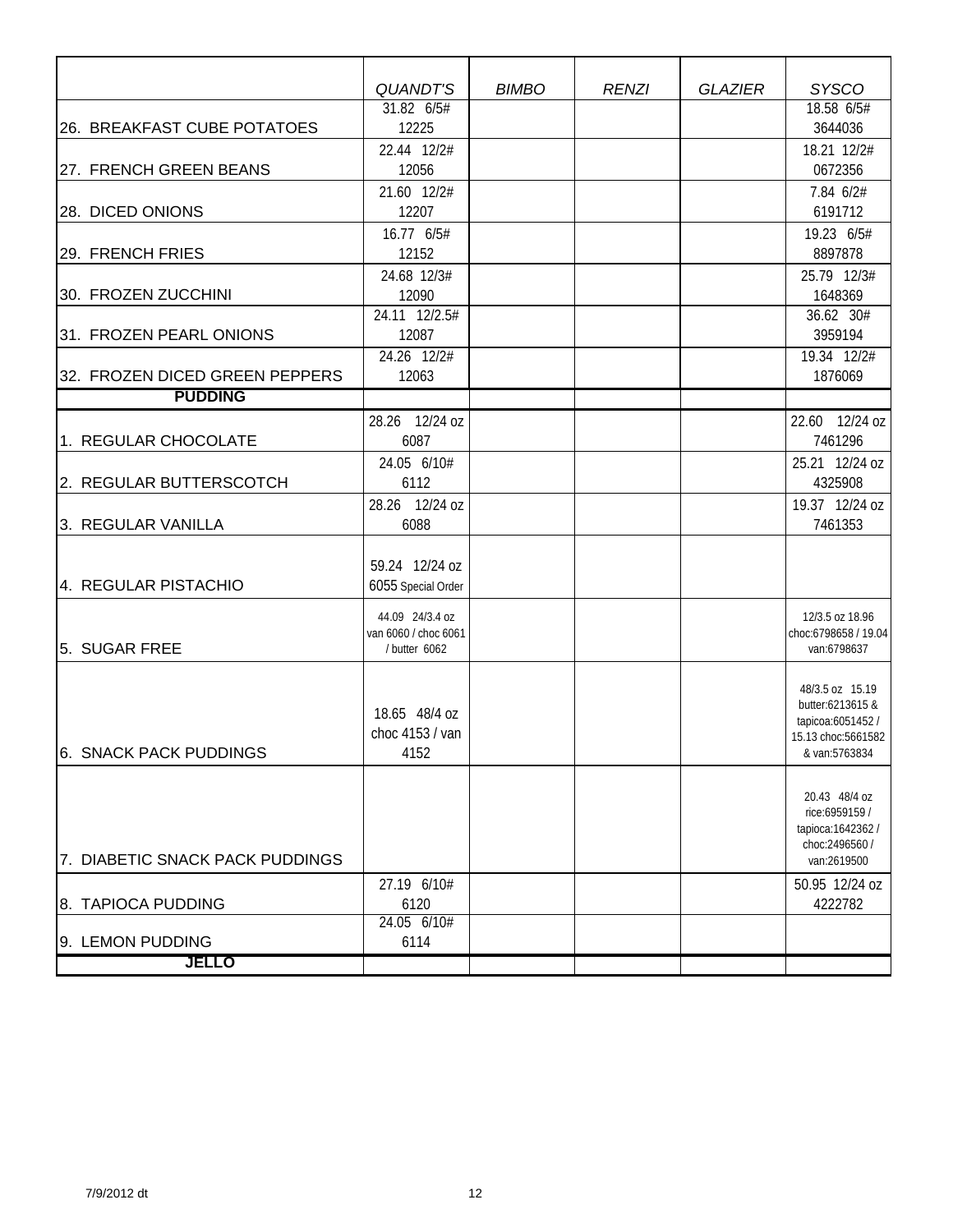|                                                  | QUANDT'S                                                        | <b>BIMBO</b> | <b>RENZI</b>                                | <b>GLAZIER</b>                          | <b>SYSCO</b>                                                                                                                                                                                                                                             |
|--------------------------------------------------|-----------------------------------------------------------------|--------------|---------------------------------------------|-----------------------------------------|----------------------------------------------------------------------------------------------------------------------------------------------------------------------------------------------------------------------------------------------------------|
| 1. REGULAR                                       | 23.37 12/24 oz<br>5804 red / 5803<br>citrus<br>38.56 18/2.75 oz |              | 23.50 12/24 oz                              |                                         | 12/24 oz 22.33 asst<br>citrus: 4010344 /<br>22.24 asst red:<br>4010310 / 27.20<br>cherry: 4010351 /<br>27.22 orange:<br>4010443 & red raspb:<br>4010450 / 21.21<br>lemon: 4010393 /<br>22.21 straw: 4010476<br>/ 22.27 lime: 4010419<br>23.75 18/2.75 oz |
| 2. SUGAR FREE RED                                | 5807<br>38.56 18/2.75 oz                                        |              |                                             |                                         | 7188711<br>23.79 18/2.75 oz                                                                                                                                                                                                                              |
| 3. SUGAR FREE CITRUS<br><b>DAIRY</b>             | 5808                                                            |              |                                             |                                         | 7188701                                                                                                                                                                                                                                                  |
|                                                  |                                                                 |              |                                             |                                         |                                                                                                                                                                                                                                                          |
| 1. MEXICAN SHREDDED CHEESE                       | 46.29 4/5#<br>37332                                             |              | 37.00 4/5#<br>64376                         |                                         | 41.14 4/5#<br>2406189                                                                                                                                                                                                                                    |
|                                                  | 4.53 lb 10#                                                     |              | 28.00 10#                                   | 3.44 lb 10#                             | 25.71 2/5#                                                                                                                                                                                                                                               |
| 2. CHEESE, EXTRA SHARP, block                    | 37470                                                           |              | 25064                                       | 3208                                    | 3812971                                                                                                                                                                                                                                                  |
| 3. CHEESE AMER PROCESSED SLICED                  | 40.65 4/5#<br>37232                                             |              | 44.00 4/5#<br>25038 white /<br>25039 yellow |                                         | 39.45 4/5#<br>9493388                                                                                                                                                                                                                                    |
| 4. MAYONNAISE                                    | 25.68 4/gal<br>8419                                             |              | 24.95 4/gal<br>56205                        |                                         |                                                                                                                                                                                                                                                          |
|                                                  | 21.58 30/1#                                                     |              | 19.95 30/1#                                 | 23.98 30/1#                             | 21.55 30/1#                                                                                                                                                                                                                                              |
| 5. MARGARINE                                     | 37075                                                           |              | 29088                                       | 10206                                   | 0417527                                                                                                                                                                                                                                                  |
| 6. MOZZARELLA CHEESE SHREDDED                    | 2.07 lb 4/5#<br>37614                                           |              | 50.00 4/5#<br>25155                         |                                         | 62.94 6/5#<br>7483654                                                                                                                                                                                                                                    |
| 7. PARMESAN CHEESE                               | 61.42 4/5#<br>37217                                             |              | 30.50 2/5#<br>25186                         |                                         | 54.40 4/5#<br>6370571                                                                                                                                                                                                                                    |
| 8. PIZZA CRUST, 12x16" rectangular par           | 29.65 10/44 oz                                                  |              | 25.50 10/43 oz                              |                                         | 38.14 14/12 x                                                                                                                                                                                                                                            |
| baked                                            | 16385                                                           |              | 37807                                       |                                         | 16 2286482                                                                                                                                                                                                                                               |
| 9. YOGURT: 24/4 oz CONTAINERS PER<br><b>CASE</b> | 20.18 48/4 oz<br>37925                                          |              |                                             | 16.32 48/4 oz<br>11291                  | 10.61 48/4 oz<br>8605501                                                                                                                                                                                                                                 |
| 10. LOWFAT COTTAGE CHEESE                        | 33.10 6/5#<br>37408                                             |              |                                             |                                         | 12.27 2/5#<br>5020169                                                                                                                                                                                                                                    |
| 11. SHREDDED SHARP CHEESE                        | 44.67 4/5#<br>37315                                             |              |                                             |                                         | 46.41 4/5#<br>1159946                                                                                                                                                                                                                                    |
| 12. LIQUID BUTTER                                | 41.12 3/gal<br>7248                                             |              |                                             |                                         | 27.76 3/gal<br>4577391                                                                                                                                                                                                                                   |
| 13. READY WHIP TOPPING                           | 25.13 12/14 oz<br>10316                                         |              |                                             |                                         | 41.64 12/32 oz<br>7500570                                                                                                                                                                                                                                |
| 14. PC MARGARINE cups                            | 23.32 600/5 gm<br>37061                                         |              |                                             | 23.88 600/5 grm 13.53 900/5 gm<br>50068 | 6631123                                                                                                                                                                                                                                                  |
| 15. PC BUTTER cups                               | 19.89 90 (8#)<br>37368                                          |              |                                             |                                         | 18.31 720/5 gm<br>8415242                                                                                                                                                                                                                                |
| 16. 1% COTTAGE CHEESE                            | 33.10 6/5#<br>37408<br>26.87 6/5#                               |              |                                             | 24.48 4/5#<br>151309<br>25.30 4/5#      | 12.27 2/5#<br>5020169<br>26.12 6/5#                                                                                                                                                                                                                      |
| 17. SOUR CREAM                                   | 10315                                                           |              |                                             | 340309                                  | 1309194                                                                                                                                                                                                                                                  |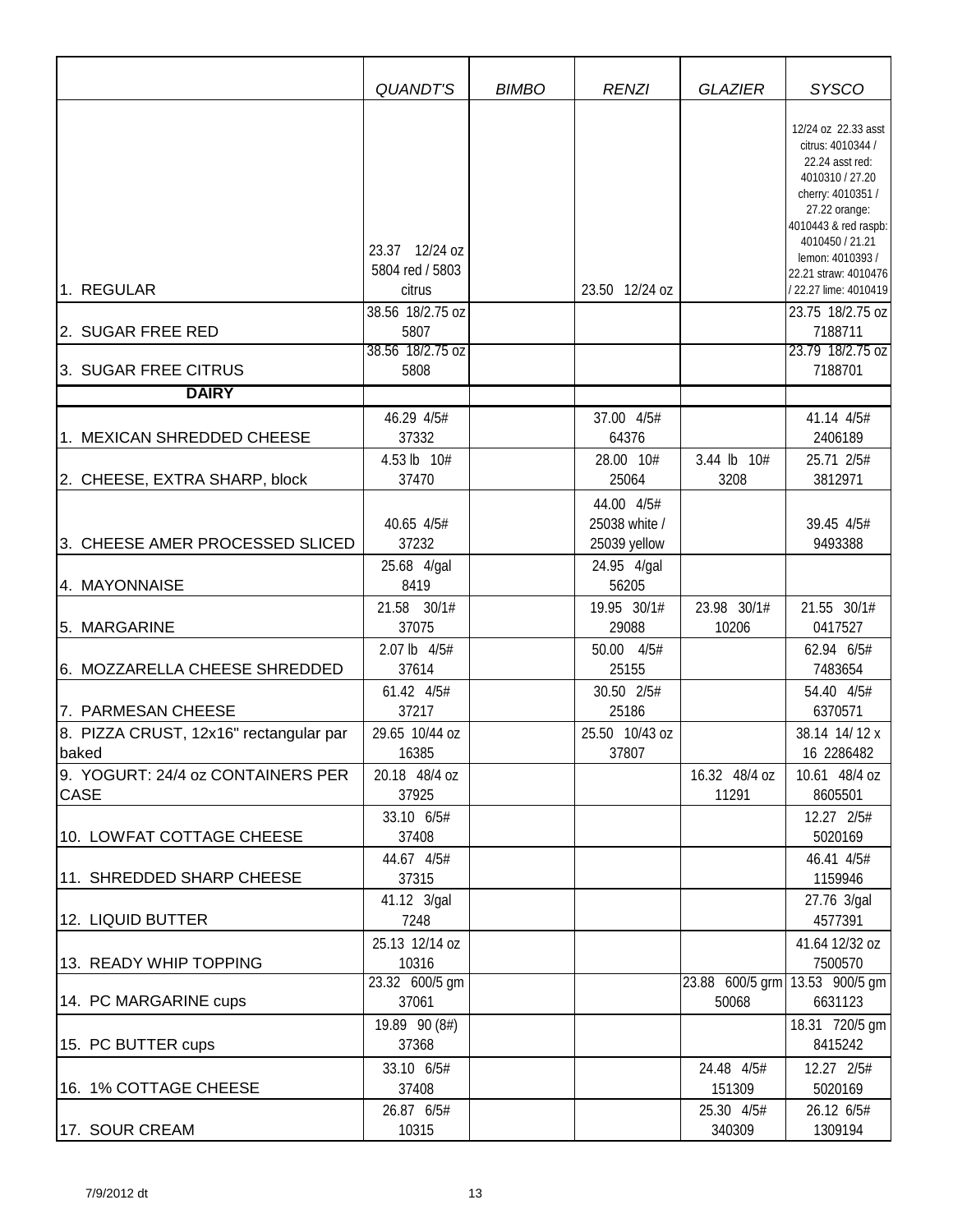|                                                                   | <b>QUANDT'S</b>                    | <b>BIMBO</b> | <b>RENZI</b>   | <b>GLAZIER</b>                   | <b>SYSCO</b>                                                                                                              |
|-------------------------------------------------------------------|------------------------------------|--------------|----------------|----------------------------------|---------------------------------------------------------------------------------------------------------------------------|
|                                                                   | 20.18 48/4 oz<br>37909 blueberry / |              |                | 16.32 48/4 oz<br>11293 / 11289 / |                                                                                                                           |
| 18. LIGHT YOGURT - assorted flavors                               | vanilla<br>70.14 6/5#              |              |                | 11291<br>3.05 lb 5#              | 2.59 lb 2/8#Avg                                                                                                           |
| 19. CHEESE, SWISS                                                 | 37342                              |              |                | 3093                             | 9282237                                                                                                                   |
| <b>COOKIES &amp; CRACKERS</b>                                     |                                    |              |                |                                  |                                                                                                                           |
| 1. GRAHAM CRACKERS, individual                                    | 20.41 200/2 ct                     |              |                |                                  | 14.05 200/2ct                                                                                                             |
| packages                                                          | 7944                               |              |                |                                  | 3156015                                                                                                                   |
| 2. SALTINES UNSALTED TOPS,                                        | 13.16 200/2 ct                     |              | 16.10 500/2 ct |                                  | 18.35 500/2ct                                                                                                             |
| individual packages                                               | 7784<br>10.13 500/2 ct             |              | 73312          |                                  | 4455028                                                                                                                   |
| 3. SALTINE - KRISPY - individual pkgs                             | 7872                               |              |                |                                  | 7.16 500/2 pk<br>4204996                                                                                                  |
|                                                                   | 40.58 120/1 oz                     |              | 37.25 120/1 oz |                                  | 35.57 120/1 oz                                                                                                            |
| 4. FIG NEWTONS/indivudual pkgs.                                   | 8090                               |              | 72024          |                                  | 4220554                                                                                                                   |
|                                                                   |                                    |              |                |                                  |                                                                                                                           |
| 5. FIG NEWTONS #1                                                 |                                    |              |                |                                  |                                                                                                                           |
| 6. SUGAR COOKIES frozen ready to bake                             | 36.85 240/1.5                      |              | 31.95 240/1 oz |                                  | 37.70 216/1.5                                                                                                             |
| dough                                                             | oz 13386                           |              | 37439          |                                  | oz 6219828                                                                                                                |
| 7. PEANUT BUTTER COOKIES ready to                                 | 55.66 240/1.5 oz                   |              |                |                                  | 37.70 216/1.5 oz                                                                                                          |
| bake frozen dough                                                 | 13382                              |              |                |                                  | 6219869                                                                                                                   |
| 8. CHOCOLATE CHIP COOKIES frozen                                  | 38.20 240/1.5 oz                   |              | 35.00 240/1 oz |                                  | 38.33 216/1.5 oz                                                                                                          |
| ready to bake dough                                               | 13383                              |              | 37436          |                                  | 6217566                                                                                                                   |
|                                                                   | 33.80 120/1 oz                     |              |                |                                  | 30.77 120/1 oz                                                                                                            |
| 9. LORNA DOONE COOKIE                                             | 8085                               |              |                |                                  | 4125852                                                                                                                   |
|                                                                   | 41.76 120/3 ct                     |              |                |                                  |                                                                                                                           |
| 10. SUGAR FREE COOKIE: Lemon                                      | 7808                               |              |                |                                  |                                                                                                                           |
|                                                                   | 41.78 120/3 ct                     |              |                |                                  |                                                                                                                           |
| SUGAR FREE COOKIE: Chocolate                                      | 7800                               |              |                |                                  |                                                                                                                           |
|                                                                   | 41.84 120/8 ct                     |              |                |                                  | 38.48 120/8 ct                                                                                                            |
| SUGAR FREE COOKIE: Short Bread<br>11. WHITE CHIP MACADAMIAN NUT - | 7804                               |              |                |                                  | 3294980                                                                                                                   |
| frozen ready to bake dough                                        | 62.21 240/1.5<br>oz 13381          |              |                |                                  | 44.34 213/1.5 oz<br>7220684                                                                                               |
| <b>MISC</b>                                                       |                                    |              |                |                                  |                                                                                                                           |
|                                                                   |                                    |              |                |                                  |                                                                                                                           |
| 1. FROZEN FRENCH TOAST                                            | 11.32 144/1.5 oz<br>13285          |              |                |                                  | 17.23 144/1.5 oz<br>3580487                                                                                               |
|                                                                   | 13.33 144/1.3 oz                   |              |                |                                  | 11.18 144/.83 oz                                                                                                          |
| 2. FROZEN WAFFLES                                                 | 13276                              |              |                |                                  | 3788908                                                                                                                   |
|                                                                   | 13.18 144/1.2 oz                   |              |                |                                  | 8.27 144/1.2 oz                                                                                                           |
| 3. FROZEN PANCAKES                                                | 13270                              |              |                |                                  | 0669200                                                                                                                   |
|                                                                   | 21.97 96/2 oz                      |              |                |                                  | 18.75 120/2 oz                                                                                                            |
| 4. READY MADE BISCUITS 3"                                         | 13661                              |              |                |                                  | 5083670                                                                                                                   |
|                                                                   | 30.64 120/2 oz                     |              |                |                                  | 23.78 240/1 oz                                                                                                            |
| 5. READY MADE BISCUITS 2"                                         | 13664                              |              |                |                                  | 5083571                                                                                                                   |
|                                                                   | 24.55 12/60 ct                     |              |                |                                  | 12.85 6" 24/12 ct<br>2385748 / 16.40<br>8.25" 20/12 ct<br>2385763 / 17.97 10"<br>16/12 ct 2385771 /<br>27.41 12" 12/12 ct |
| <b>6. TORTILLA SHELLS</b>                                         | 16266                              |              |                |                                  | 7327844                                                                                                                   |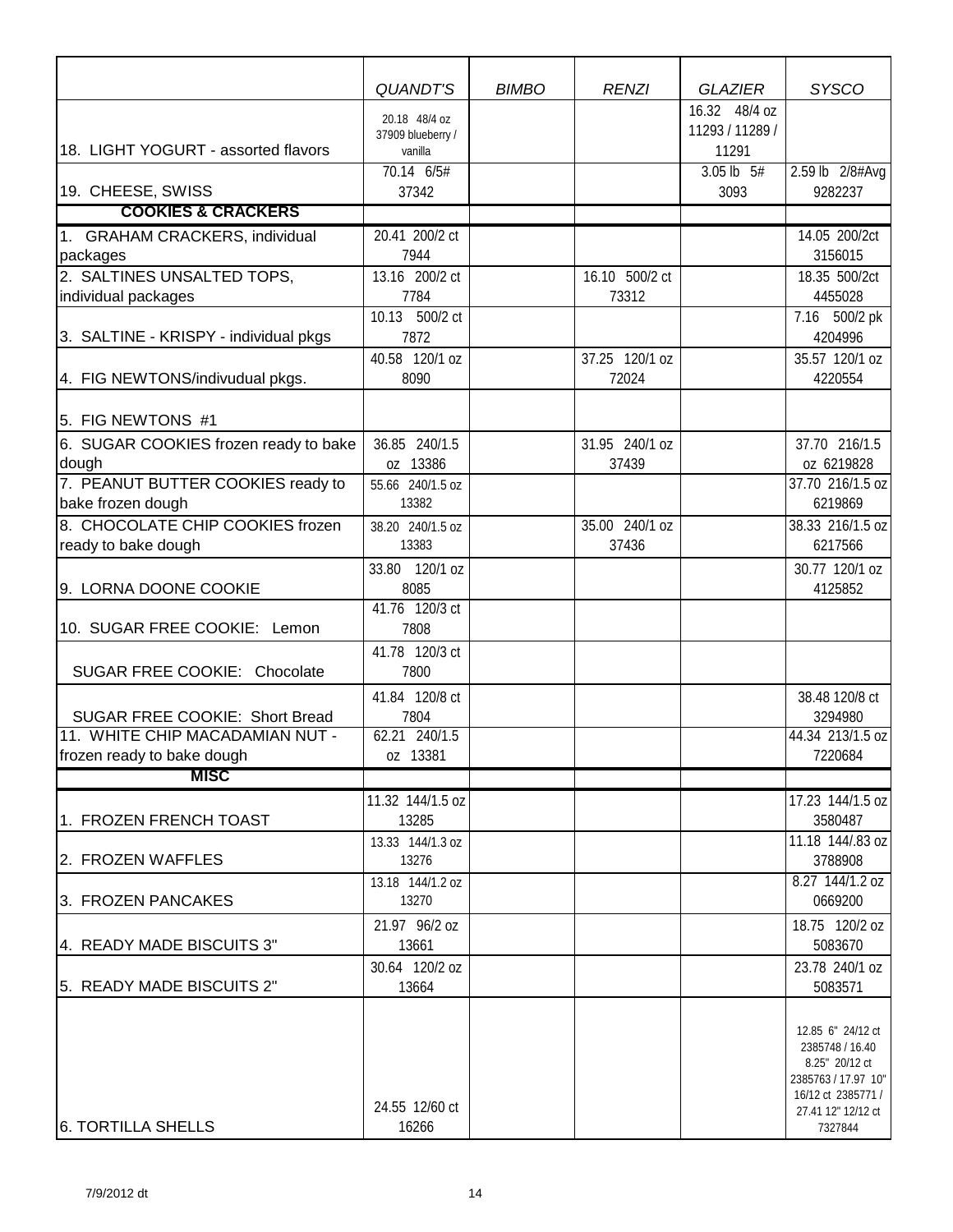|                                                    | QUANDT'S                           | <b>BIMBO</b> | <b>RENZI</b> | <b>GLAZIER</b>       | <b>SYSCO</b>                   |
|----------------------------------------------------|------------------------------------|--------------|--------------|----------------------|--------------------------------|
|                                                    | 23.86 6/14 oz                      |              |              |                      | 11.25 6/17 oz                  |
| 7. SPRAY COATING (pan)                             | 7292                               |              |              |                      | 4135380                        |
| 8. SUGAR FREE HOT CHOCOLATE -                      | 22.92 6/25 ct                      |              |              |                      | 22.81 6/25                     |
| individual                                         | 5126                               |              |              |                      | 7678281                        |
|                                                    | 37.50 200/1 oz                     |              |              |                      | 14.31 100/1 oz                 |
| 9. PC SUGAR FREE PANCAKE SYRUP                     | 5793                               |              |              |                      | 5932280                        |
|                                                    | 8.60 100/1.5 oz                    |              |              |                      | 7.27 100/1.5 oz                |
| 10. PC PANCAKE SYRUP                               | 1537                               |              |              |                      | 8435273                        |
| 11. PC HALF & HALF                                 |                                    |              |              |                      | 8.14 400/3/8 oz<br>7459068     |
|                                                    | 45.77 200/.75                      |              |              |                      | 44.06 200/.75 oz               |
| 12. PC PEANUT BUTTER                               | oz 4112                            |              |              |                      | 8435638                        |
|                                                    | 8.67 200/10 gm                     |              |              |                      | 13.14 400/10 gm                |
| 13. PC JELLY - regular                             | 1534                               |              |              |                      | 4326013                        |
| 14. PC JELLY - diet                                | 18.75 200/12                       |              |              |                      | 15.33 200/12                   |
|                                                    | gm 5796<br>37.64 24/12 oz          |              |              |                      | gm 9778614<br>29.33 60/2.25 oz |
| 15. KETCHUP - small bottle                         | 76019                              |              |              |                      | 4767661                        |
|                                                    | 18.39 12/12 oz                     |              |              |                      |                                |
| 16. MUSTARD - small bottle                         | 4702                               |              |              |                      |                                |
|                                                    | 123.53 24/14 oz                    |              |              |                      | 43.91 18/14 oz                 |
| 17. 14 - 16 oz COFFEE                              | 9732                               |              |              |                      | 6957799                        |
|                                                    | 112.27 24/12 oz                    |              |              |                      | 55.74 18/14 oz                 |
| 18. 14 - 16 oz DECAF COFFEE                        | 9733                               |              |              |                      | 6958045                        |
|                                                    | 18.24 2000                         |              |              |                      |                                |
| 19. PC SALT SUBSTITUTE                             | 4665                               |              |              |                      |                                |
|                                                    | 12.58 100/.75 oz                   |              |              |                      | 11.92 100/.75 oz               |
| 20. PC CREAM CHEESE                                | 37351                              |              |              |                      | 4586590                        |
|                                                    | 19.81 6/10 #                       |              |              | 29.70 6/10#          | 19.45 6/10#                    |
| 21. GREEN BEANS                                    | 1224                               |              |              | 7259                 | 8538348                        |
|                                                    | 27.56 6/10#                        |              |              | 30.98 6/10#          | 21.51 6/10#                    |
| 22. WAX BEANS                                      | 1290                               |              |              | 3372                 | 4935854                        |
| 23. KIDNEY BEANS                                   | 21.57 6/10#<br>1168                |              |              | 25.05 6/10#<br>10159 | 21.09 6/10#<br>6275018         |
|                                                    | 38.85 6/10#                        |              |              | 41.25 6/10#          | 36.54 6/10#                    |
| 24. BAKED BEANS (Gramma Brown)                     | 1162                               |              |              | 019                  | 5123724                        |
| 25. SUGAR FREE PUDDING - Individual                | 44.09 24/3.4 oz                    |              |              |                      |                                |
| ready to make                                      | v 6060 / c 6061                    |              |              |                      |                                |
|                                                    |                                    |              |              |                      |                                |
| 26. SUGAR FREE JELLO - Individual<br>ready to make | 38.56 18/2.5 oz<br>r 5807 / c 5808 |              |              |                      | 23.75 18/2.75<br>oz 7188711    |
|                                                    | 11.13 60/1.5 oz                    |              |              |                      | 10.57 60/1.5 oz                |
| 27. PC SALAD DRESSING (Italian LF)                 | 8188 FF                            |              |              |                      | 5954250                        |
|                                                    |                                    |              |              |                      |                                |
| 28. DIET CRANBERRY SAUCE                           |                                    |              |              |                      |                                |
|                                                    | 1.91 lb 2/10#                      |              |              | 1.69 lb 2/10#        | 1.77 lb 2/10.75#               |
| 29. BOLOGNA - Wunderbar or equal                   | 38170                              |              |              | avg 10381            | 0194308                        |
|                                                    | 10.81 60/1 oz                      |              |              | 11.72 48/1 oz        | 26.61 104/1 oz                 |
| 30. POTATO CHIP - regular 1 oz                     | 9425                               |              |              | 02070                | 5511175                        |
|                                                    | 25.47 64/1.12                      |              |              | 11.72 48/1 oz        | 28.54 104/1 oz                 |
| 31. POTATO CHIP - BBQ - 1 oz                       | oz 9521                            |              |              | 02072                | 5511134                        |